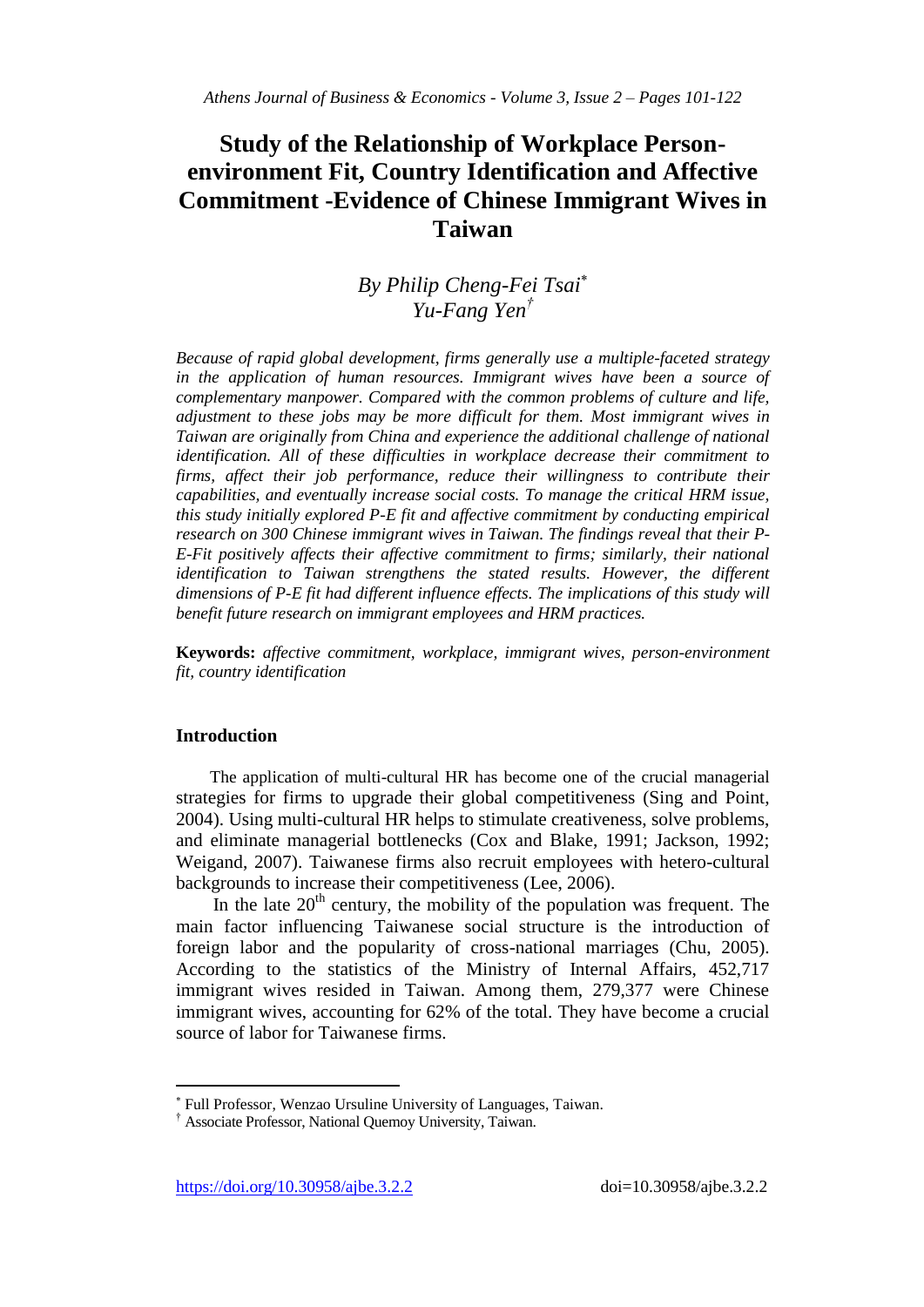However, immigrant wives have low employability because of inadequate adjustment to their workplaces. An investigation showed that 55.96% of immigrant wives participate in the job market (Ministry of Internal Affairs, 2008). Cheng (2010) indicated that immigrant wives experience considerable difficulties in their workplace, such as lack of sufficient job-related skills, various culture-adjustment problems, and social exclusion. Compared with immigrant wives of other nationalities, Chinese immigrant wives have fewer barriers in adjusting to local customs and languages; however, they encounter a problem of national identification because of conflicting political standpoints. Prior studies have indicated that national identification affects the psychology and behavior of people (Keillor and Hult, 1999; Chiang, 1998; Chu and Liu, 2005). This study proposes that the level of national identification moderates their fitness to jobs. Failure to adjust to the workplace causes businesses to lose a substantial number of diversified employees and leads to personal misfortune because of the inability of employees to provide for their respective families. However, most studies that have investigated this issue were based on the perspective of sociology instead of HRM. This study used the perspective of HRM, which can help firms to understand the psychological and behavioral characteristics of immigrant wives and become a valuable reference for future recruitment, training, and management.

According to related literature focusing on organizational behavior, person-environment fit (P-E Fit) explains the positive correlation results of job satisfaction, organizational commitment, and personal career achievement (Bretz and Judge, 1994). Namini, et al. (2010) also proposed that P-E Fit can effectively explain the behaviors of new members in a group. The subdimensions of P-E Fit include person-job fit, person-organization fit, personsupervisor fit, and person-group fit. Person-group fit has significant correlations with employee resignation intention, organizational commitment, organizational commitment, job satisfaction, employee performance, and career decisions (Caldwell and O'Reilly, 1990; Kristof-Brown, 1996; Saks and Ashforth, 1997; Cable and DeRue, 2002; Kristof-Brown, et al. 2005; Chuang and Lin, 2005; Young and Hurlic, 2007). Organizational commitment has a positive effect on employee work outcomes, such as increasing productivity, and job quality, strengthening employee loyalty, and decreasing employee turn-over rates. Among the three organizational commitments, Meyer, Allen, and Smith (1993) indicated that the bonding between employees and organizational affection increases in conjunction with the affective commitment of employees, which further supports and strengthens the existing value of the organization. Therefore, it is the strongest and most consistent predictor of organizationally desired outcomes, such as employee retention commitment (e.g. Herndon, et al. 2001; Mohamed**,** Taylor, and Hassan, 2006).

In summary, this argument may have a substantial explanatory and predictive ability when conducting studies on the fit of immigrant wives to the workplace. This study will contribute to firms in HRM practices (e.g., selection, training, evaluation, and rewarding of employees). To verify if the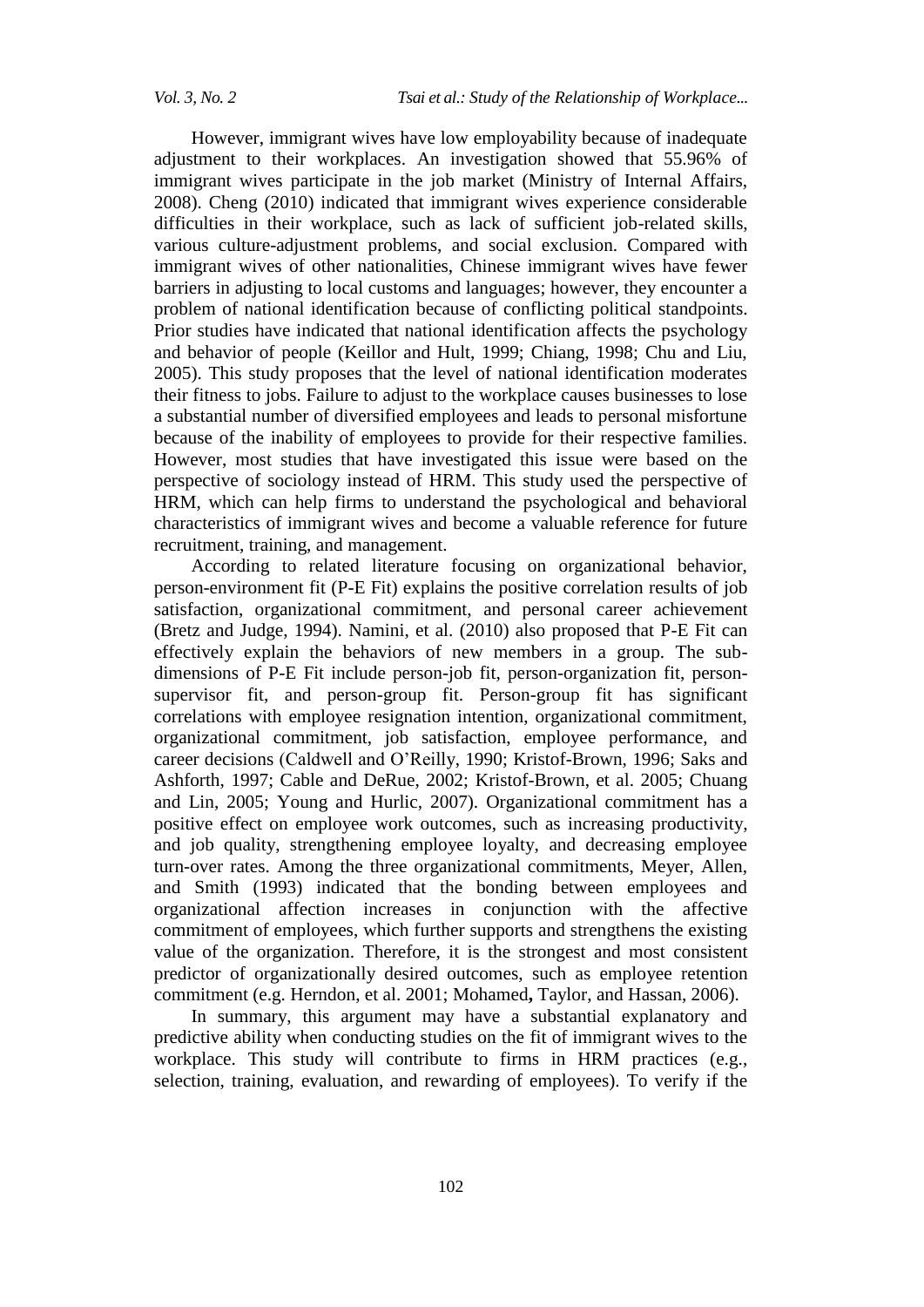theory applies to examining the job fit issue of immigrant wives, the following research questions were formulated:

- 1. Will the P-E Fit of Chinese immigrant wives strengthen their affective commitment?
- 2. Will the P-E Fit and other sub-dimensions of Chinese immigrant wives respectively influence their affective commitment to firms?
- 3. Will the national identification of Chinese immigrant wives toward Taiwan influence P-E Fit and the affective commitment?

## **Literature Review**

*Immigrant Wives' Difficulty in Job Place Fit*

According to a prior investigation (Ministry of Internal Affairs, 2011), 452,717 immigrant spouses reside in Taiwan; among them, 30,588 are male and 422,129 are female. Chinese immigrant wives account for 67% of all immigrant spouses (Chinese: 279,377; Vietnamese: 85,130; and Indonesian: 26,693).

Most immigrant wives are required to work to increase their family incomes. But the participation of immigrant wives in the job market is only 56.0% (Ministry of Internal Affairs, 2008). Among their career decisions, 35.3% of Chinese immigrant wives have chosen to work in the manufacturing industry and 21.5% chose to work in hotels and catering services. Their barriers in the workplace include internal and external factors. Internal factors include language barriers (verbal and written forms), cultural differences, low education levels, and lack of necessary knowledge at work. External factors include negative social cognition, gender/racial discrimination, lack of social resources, governmental restriction (employment rights, the acquirement of identification), and unrecognized educational levels. These difficulties have caused most of them to remain in lower positions and to accept lower salaries, thereby having equal (occasionally more) work and unfair pay (Wu, 2004; Chen, 2007). Cheng (2010) further indicated that, in addition to these obstacles, social exclusion is a crucial difficulty experienced by immigrant wives in their workplaces. Social exclusion refers to exclusion from the labor market, involvement, decisions, and interpersonal relations. These obstacles prevent them from fitting in at their workplaces and helping with the financial requirements of their families, which lead to social problems. In addition to these problems, the concern of national identification discourages Chinese immigrant wives from working away from their families. Most of them felt that they were treated as Chinese instead of Taiwanese, and the feeling of being treated unequally caused them to doubt whether they were Taiwanese or Chinese. Such psychological barriers increase the difficulty of fitting in at the workplace. Similarly, firms are reluctant to hire them, which cause firms to lose an employable workforce.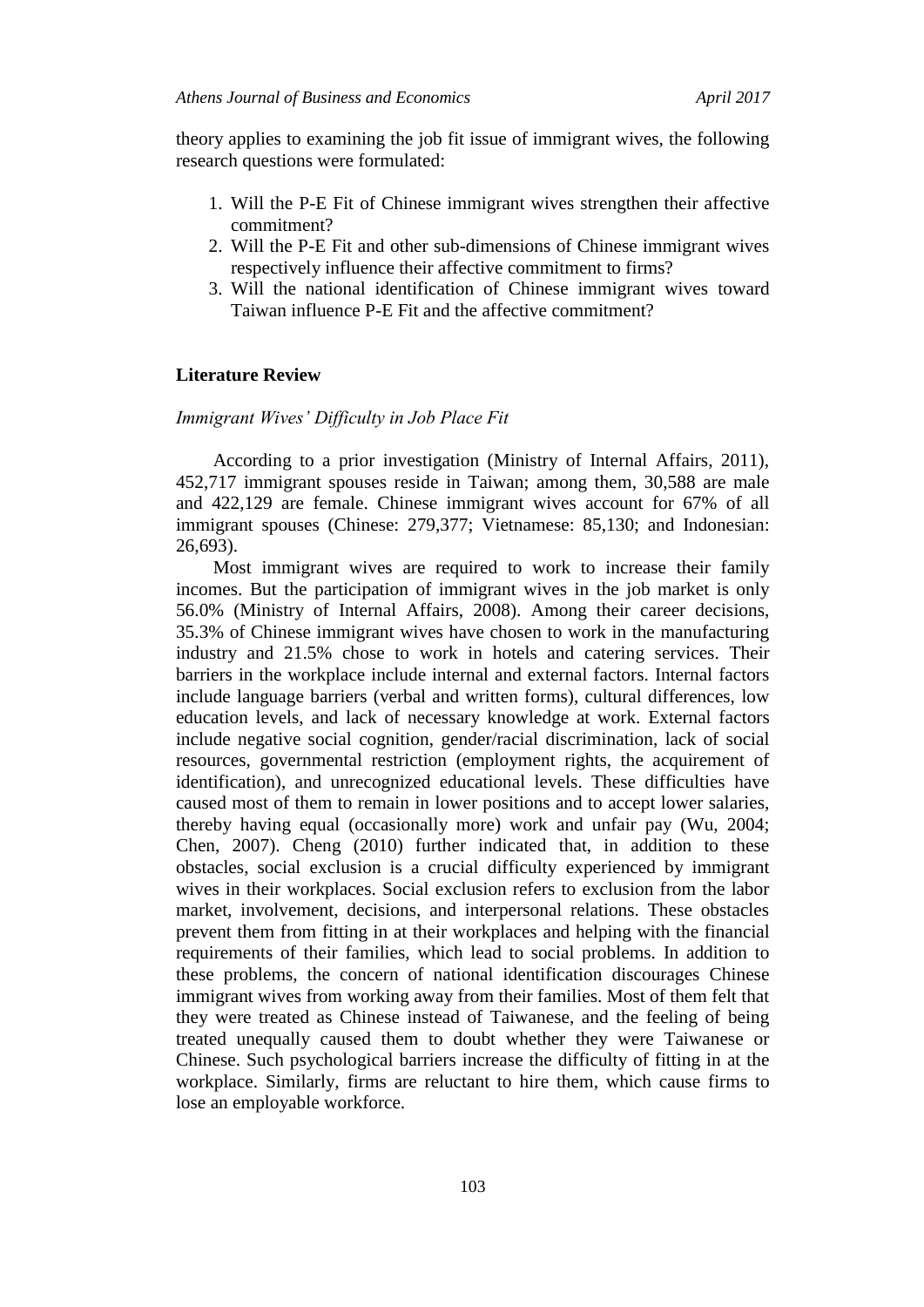The study determined the difficulties experienced by Chinese immigrant wives in fitting in at the workplace based on the theoretical perspectives of P-E Fit, affective commitment, and national identification.

## *Person-Environment Fit (P-E Fit)*

P-E Fit is a common research theory when investigating the manner in which people fit their environments. Previous research indicated that P-E Fit had positive correlations with employee career achievements, personal dedication to career development, and organizational commitment (Hollenbeck, 1989; Chatman, 1991; Bretz and Judge, 1994; Harris and Mossholder, 1996; Kristof-Brown, 1996). The better the individual characteristics fit the environment, the more positive behaviors and beneficial attitudes they exhibit (Holland, 1985).

The theory of P-E Fit is consistent with psychological and behavioral studies on new employees (Namini et al., 2010). Moreover, scholars categorized P-E Fit in various manners; for example, Judge and Ferris (1992) and Kristof-Brown (1996) proposed P-O Fit, P-G Fit, P-V Fit, and P-J Fit. However, from the theory of person-in-situation, P-J Fit and P-O Fit may not be sufficient to fully explain the behaviors of employees. Subordinatesupervisor fit is another crucial factor that can add to the construct of P-E Fit (Chuang and Lin, 2005). This study suggests that P-E Fit can be used to explain and predict the manner in which Chinese immigrant wives fit in at their workplaces.

## P-J Fit

P-J Fit describes the manner in which individual characteristics match the job (Edwards, 1991). Specifically, P-J Fit demonstrates the efficiency with which the job (the characteristics) satisfies the requirements of employees (goals, values, interests, and references), or the efficiency with which the capabilities of employees (e.g., personality, work experiences, and educational level) met the job requirements (such as standards set for achieving performance goals) (Chuang and Lin, 2005). Tinsley (2000) proposed that an excellent P-J Fit benefits people by (1) reducing stress, intention to change jobs, anxiety, absenteeism; (2) stabilizing emotions, improving psychological/ physical well-being, learning attitudes, alternatives on jobs; and (3) increasing organizational commitment, aggressiveness, job performance, creativity, career achievements, job satisfaction, and morale.

The ability to cope with the job was the main factor in P-E Fit; therefore, it can determine and predict if the qualifications and characteristics of Chinese immigrant wives enable them to cope with their jobs.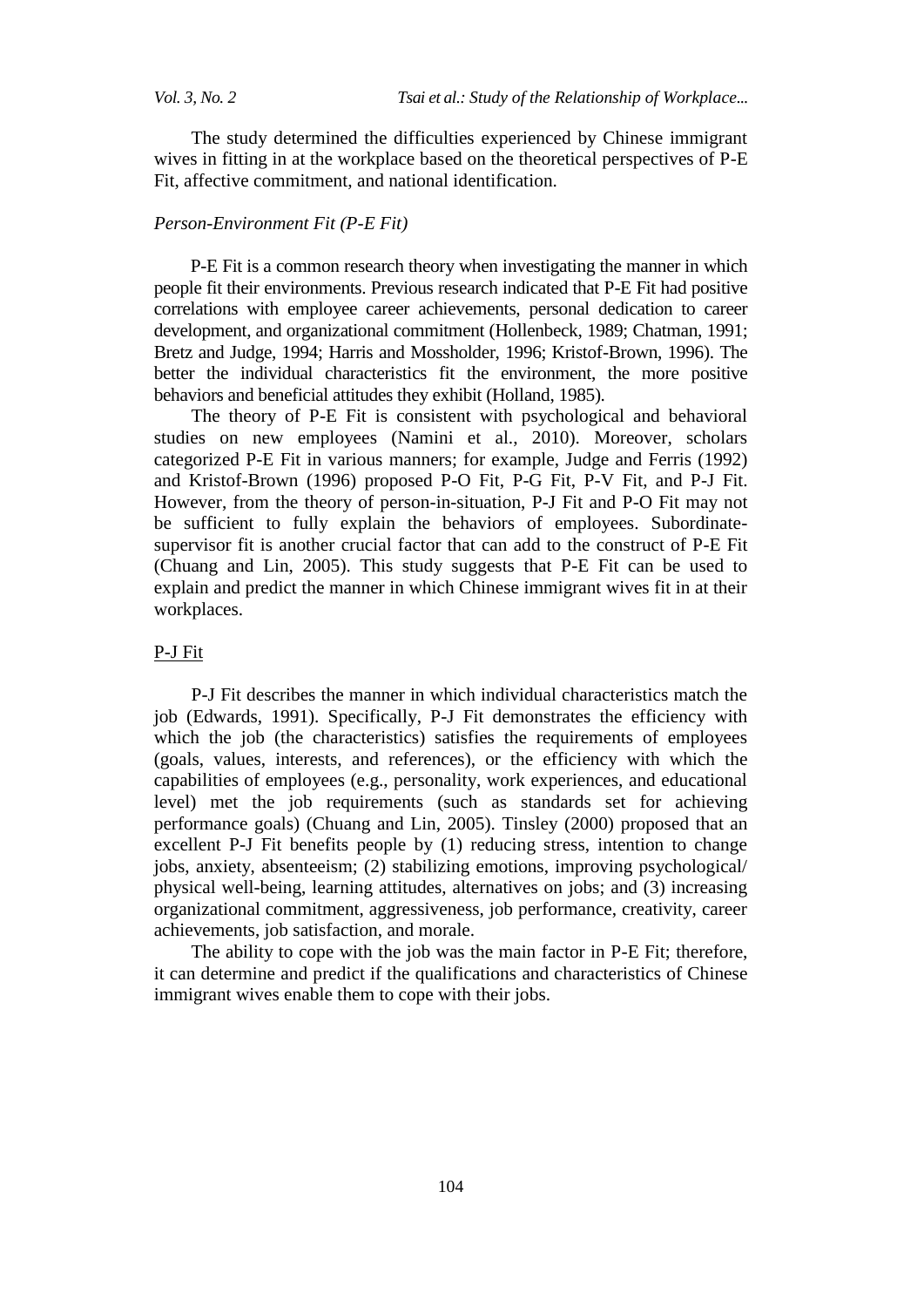### P-O Fit

P-O Fit indicates the level of fit between people and their organizational characteristics. Specifically, P-O Fit refers to the matching level between the personal characteristics, mentality, and attitudes of employees and organizational culture, strategic demands, norms, and values. Schneider (1987) proposed an ASA model (Attraction-Section-Attrition), which showed that people and organizations seek an acceptable balance point. Only those who remain at the firms are suitable employees. Kristof-Brown (1996) classified P-O Fit into two dimensions: personal characteristic-organizational culture and climate fit, and personal supply-need-organizational supply need fit. The P-O Fit tends to be high when an organization satisfies personal needs and preferences, and personal capabilities fit organizational needs. Therefore, personal characteristics and organizations must work together to achieve optimal performance. When the P-O Fit is high, employees tend to exhibit superior performance and organizational commitment, and lower intention of leaving (Posner, Kouzes, and Schmidt, 1985; Cable and Judge, 1996; Chuang and Lin, 2005; Young and Hurlic, 2007).

The P-O Fit is crucial for Chinese immigrant wives because, when their personal characteristics and needs fit the organizational culture, they have superior job security. However, the P-O Fit involves organizational culture and the characteristics of pursuing efficiency, which is challenging for Chinese immigrant wives. Hence, this fit is a critical indicator to measure the efficiency with which Chinese immigrant wives match their workplaces.

#### P-G Fit

P-G Fit refers to the efficiency with which people match their direct working groups (units). P-G Fit has a more significant correlation with organizational performance (Guzzo and Soerr, 1989), because the value-fit between people and their groups influence their interactions (Adkins, et al. 1996). Values represent the core beliefs about "what to do" and "what not to do." Values also interactively correlate with several specific beliefs, recognition, and attitudes (Ravlin and Meglino, 1987). A number of studies showed that the homogeneity of value (Haythorn, 1968; Klimoski and Jones, 1995), personality (Driskell, et al. 1987; Hackman and Morris, 1975), and goals (Shaw, 1981; Weldon and Weingart, 1993; Kristof-Brown and Stevens, 2001) influence groups and the behaviors and attitudes of members. The consistency of values has played a crucial role in interpersonal homogeneity. (Adkins et al., 1996) Meglino, Ravlin, and Adkins (1989), Chuang and Lin (2005), Young and Hurlic (2007) indicated that P-G Fit influences the job satisfaction, organizational commitment, and career plans of members.

P-G Fit is also critical for Chinese immigrant wives, because they can obtain peer support in the workplace. Sufficient social support can help them to fit in at their workplaces; therefore, P-G Fit is a crucial indicator of the manner in which they fit.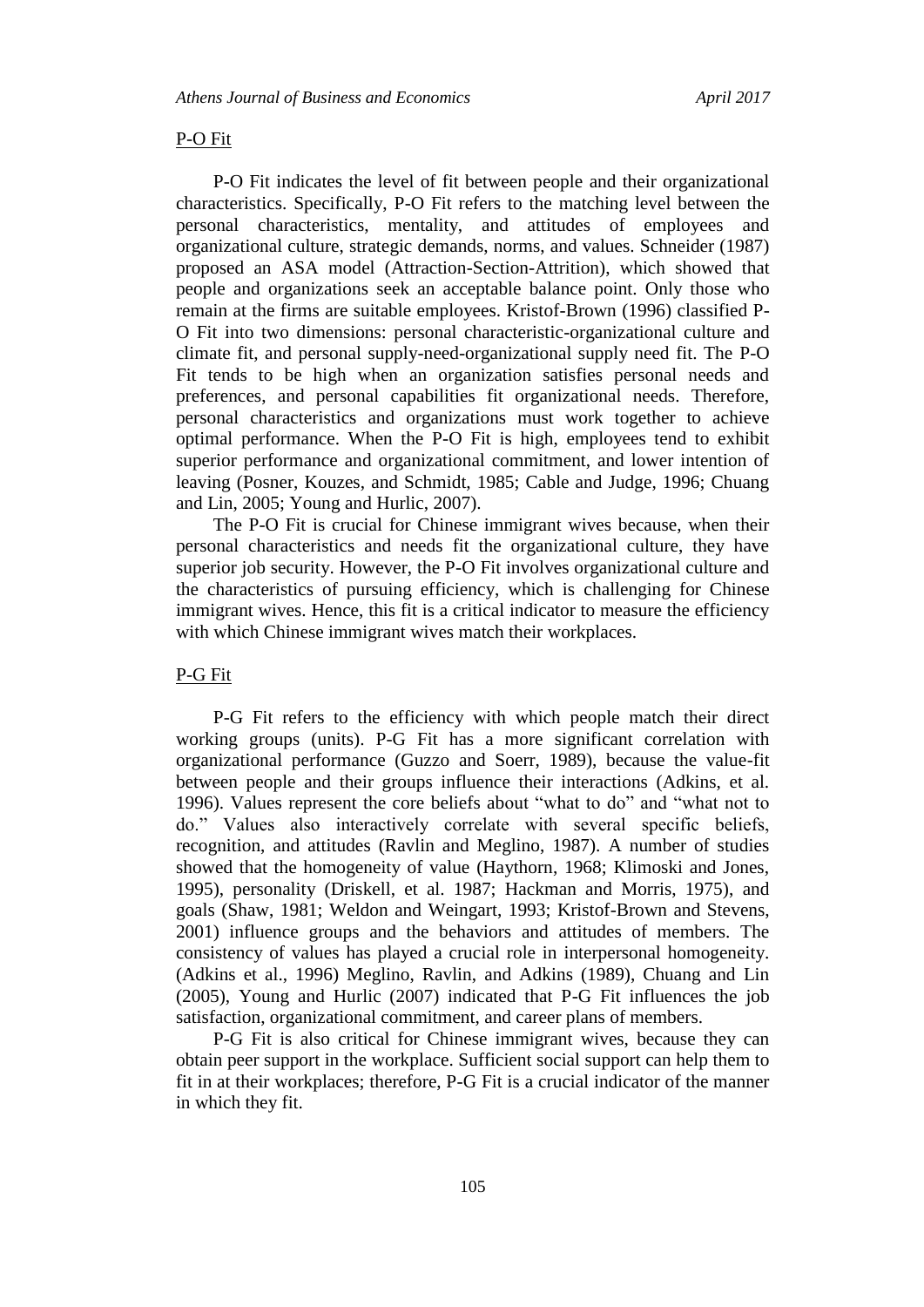### P-S Fit

P-S Fit refers to the manner in which subordinates fit their supervisors (Lee, 2008). The elements in P-S Fit include leadership style, personal characteristics, values, and preferences. When the supervisors' preferences, personality traits, backgrounds (e.g., ages, educational levels, races, tenure), the manner in which they solve problems were similar to their subordinates, and they tended to attract one another, have more interactions, and have higher job satisfaction (Tsui and O'Reilly, 1989; Zenger and Lawrence, 1989). From the aspect of value fit, Meglino et al. (1989) indicated that, when the working vales, interests, and hobbies of supervisors were similar to those of their employees, the job satisfaction and organizational commitment of employees tended to be high, and supervisors had higher interpersonal trust and job trust in employees.

Weiss (1978) explored the effect of value fit between direct supervisors and subordinates and found that value fit had a positive correlation with the consideration of supervisors and the achievements and capabilities of employees. In summary, when the job value of employees fit that of their supervisors, the interaction and communication were positive.

The value fit is crucial and challenging for immigrant wives, because it requires more interpersonal interaction than P-J Fit, which has a more direct influence on their job performance than P-G Fit, and a stronger effect on the training, performance evaluation, and rewards of immigrant wives than P-O Fit. Therefore, it is a crucial indicator to measure their workplace fit.

The higher the P-E Fit, the superior the work outcome (e.g., organizational commitment). Consequently, firms can reduce the managerial costs and improve performance when recruiting immigrant wives. P-E Fit can explain and predict the fitting problems of Chinese immigrant wives in their workplaces. The dimensions of P-E Fit have various effects on specific performance (Chuang and Lin, 2005). Therefore, researchers must investigate the dimension with the optimal fit and the inferior fit. These findings can help to improve the inferior dimensions and enhance the superior dimensions, which may help to reduce difficulties in job place fit.

#### *Affective Commitment*

Organizational commitment is the overall attitude of employees (recognition and responses in the workplace) toward the organizations (Millward and Brewerton, 2002). Organizational commitment can show the employee levels of loyalty, recognition, and participation in organizational activities. Research also showed that high organizational commitment can increase productivity/job quality, and strengthen employees' commitment, decrease turnover rates, and accelerate firm development (Allen and Meyer, 1991; Millward and Brewerton, 2002; Vandenberghe, et al. 2004; Carmeli, 2005; Mohamed et al., 2006). Hence, Organizational commitment is frequently used as an indicator of the work outcomes of employees. Meyer et al. (1993)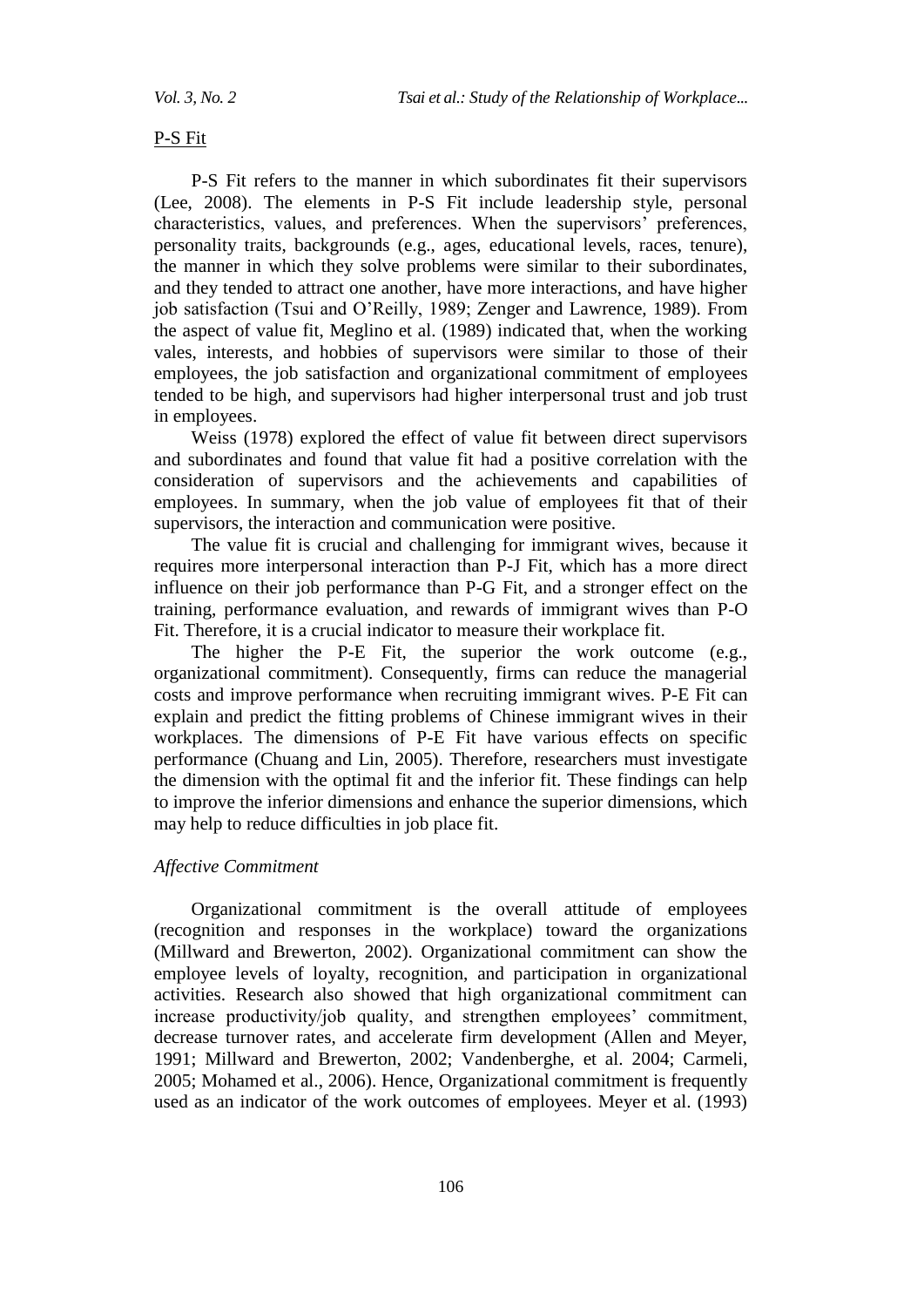divided Organizational commitment into three types, as follows: (1) affective commitment, (2) normative commitment, and (3) continuance commitment. Meyer and Allen (1990) found that affective commitment increased through the highly conformable feelings about their work experience and personal capabilities. Affective commitment increases when employees feel easy about their roles at work and are capable of managing their jobs. Mohamed et al., (2006) suggest that affective commitment is the strongest and most consistent predictor of organizationally desired outcomes. Chinese immigrant wives tend to focus on affective commitment, such as emotional attachment, identification, and involvement instead of normative commitment and continuance commitment. A crucial objective is the manner in which to make them a part of the society, because they leave their homeland to search for possible development in another country. When Chinese immigrant wives have an excellent fit with work, organizations, groups, and supervisors, it affects their affective commitment. Therefore, we propose the following hypotheses and sub-hypotheses.

H1: The P-E Fit of Chinese immigrant wives has a considerable influence on affective commitment.

Based on 4 sub-dimensions of P-E Fit, this study proposes the following 4 sub-hypotheses.

H1-1: Chinese immigrant wives' P-J Fit positively influences affective commitment.

H1-2: Chinese immigrant wives' P-O Fit positively influences affective commitment.

H1-3: Chinese immigrant wives' P-G Fit positively influences affective commitment.

H1-4: Chinese immigrant wives' P-S Fit positively influences affective commitment.

## *National Identification*

National identification comprises two main components: the first component is a nation, which involves a number of concepts about one political community. Nation indicates that the community has a definite territory of land, common systems, and legislations that allows its members to clearly identify their belongingness (Smith, 1991). Another component is identification, which refers to the origin of family clans, belongingness, and approval. Overall, national identification means that a person recognizes the country to which he/she belongs and the type of country (Chiang, 1998). Among them, racial group identification, cultural identification (e.g., religion, history, and customs), and social political systems are frequently used to explore the relationship between society and its distinct characteristics. These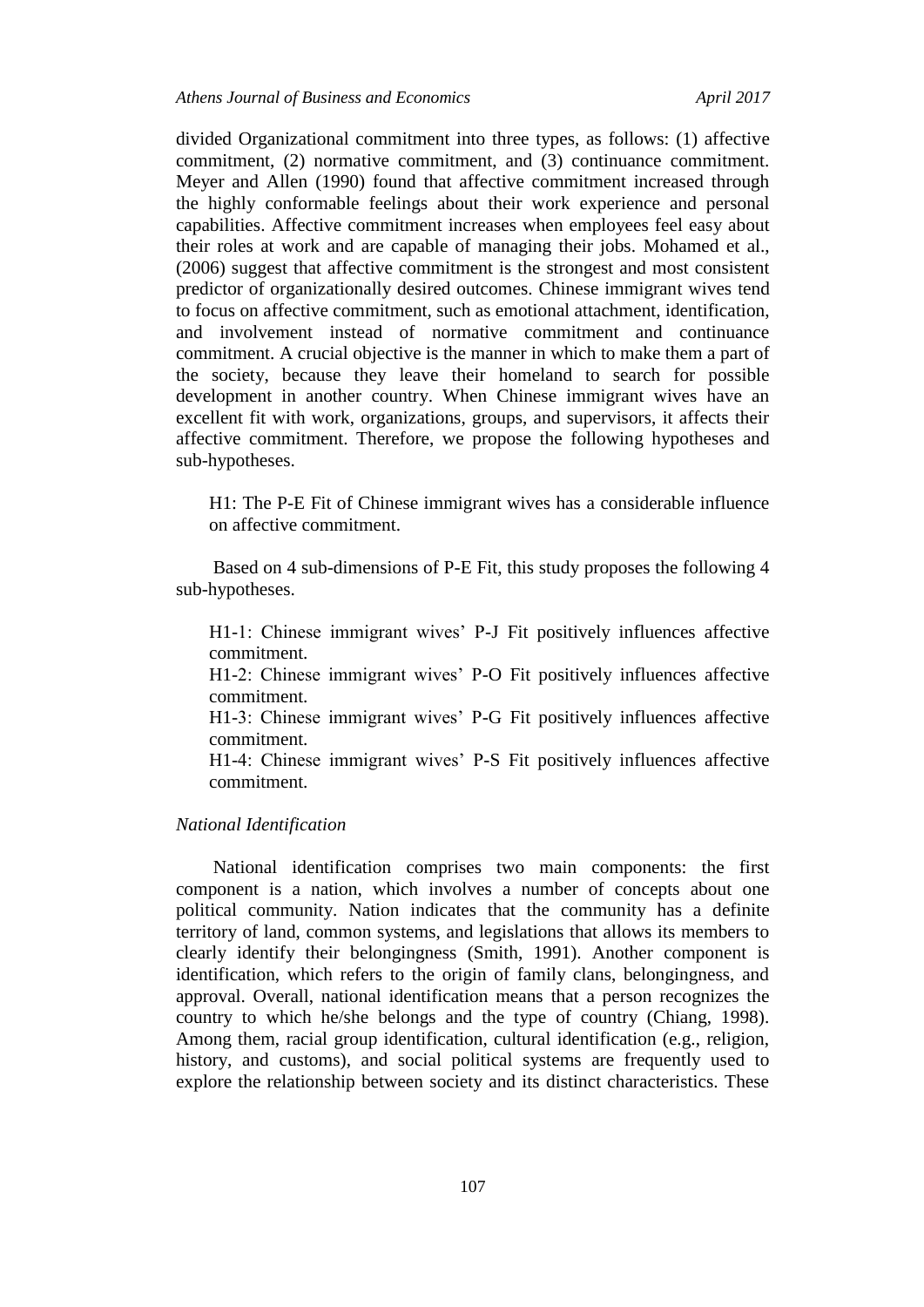distinct characteristics affect the behaviors of members (Huntington, 1993; Keillor, et al. 1996; Chiang, 1998; Keillor and Hult, 1999).

This study focused on Chinese immigrant wives. Comparatively, they had fewer barriers in local customs and languages; however, the confusion of national identification occurred. The confrontation between Taiwan and China has remained controversial and sensitive. The identification level of Chinese immigrant wives affects their daily life, interpersonal relationships, and workplace adjustment; for example, when they visit their families, their countrymen regard them as Taiwanese, even though they do not have Taiwanese identification. This perception has made them feel that they are no longer Chinese and further strengthens their belongingness and identification to Taiwan. However, they frequently feel that they are Chinese when living in Taiwan. They feel that they are content in Taiwan when interacting with original Taiwanese and being treated unfairly compared with Taiwanese people. Such contemplation and unfairness frequently made them anxious and disappointed (Chu and Liu, 2005). Additionally, Taiwan and China have various types of national identification (He and Guo, 2000). Taiwanese people propose that Taiwan is an independent country, and Chinese propose that Taiwan is an escaped province from China and the two straits will reunite. Decades of cross-strait confrontation has been listed by other countries as an area with a major conflict. Chinese immigrant wives who are raised and educated in China and move to Taiwan because of marriage generate the sensitive problem about their national identification. This psychological barrier increases difficulty in job place fit. Therefore, we propose the following hypothesis and sub-hypotheses.

Hypothesis 2: Chinese immigrant wives' national identification toward Taiwan will moderate the effect between P-G Fit and affective commitment.

Hypothesis 2-1: Chinese immigrant wives' national identification toward Taiwan will moderate the effect between P-J Fit and affective commitment.

Hypothesis 2-2: Chinese immigrant wives' national identification toward Taiwan will moderate the effect between P-O Fit and affective commitment.

Hypothesis 2-3: Chinese immigrant wives' national identification toward Taiwan will moderate the effect between P-G Fit and affective commitment.

Hypothesis 2-4: Chinese immigrant wives' national identification toward Taiwan will moderate the effect between P-S Fit and affective commitment.

The research construct is as figure 1, and target samples were selected from the two largest cities in Taiwan, Taipei and Kaohsiung for empirical examination.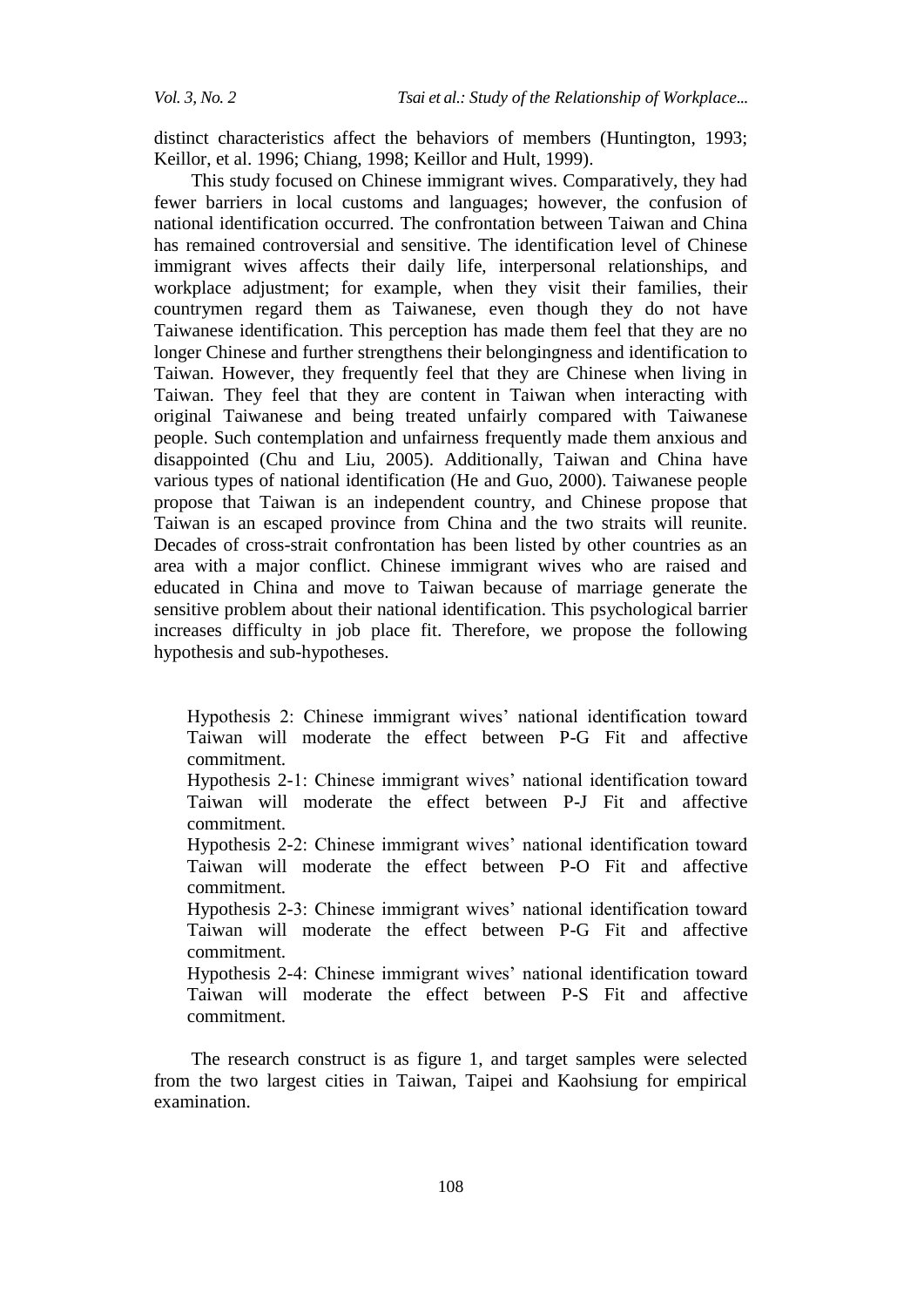#### **Figure1.** *The Research Framework*



#### **Methodology**

## *Operational Definition and Questionnaire Design*

All measures were developed based on previous literature and adapted modification to suit the specific context of Taiwanese society, and backtranslation was used to ensure consistency. The questionnaires used simplified characters, with which Chinese immigrant wives were familiar. P-E Fit means the fitting level between Chinese immigrant wives and their work environment, and comprises 4 dimensions.

## P-J Fit

P-J Fit indicates the manner in which the personal characteristics of Chinese immigrant wives fit the job. The 7 questions were modified from Cable and DeRue (2002), such as "Do my professional skills fit with my job content?" "Does the job meet my expectations?" and "Can I handle the job loading?"…etc.

#### P-O Fit

P-O Fit indicates the manner in which Chinese immigrant wives fit the organizational culture and needs, including organizational culture, strategic needs, compliances, and values. A total of 5 questions were based on the studies by Autry and Dauhjerty (2003) and Cable and DeRue (2002); sample questions included "Are my values similar to firms," "Is the way I work acceptable for the firm?" and "Can I adjust to the firm?" …etc.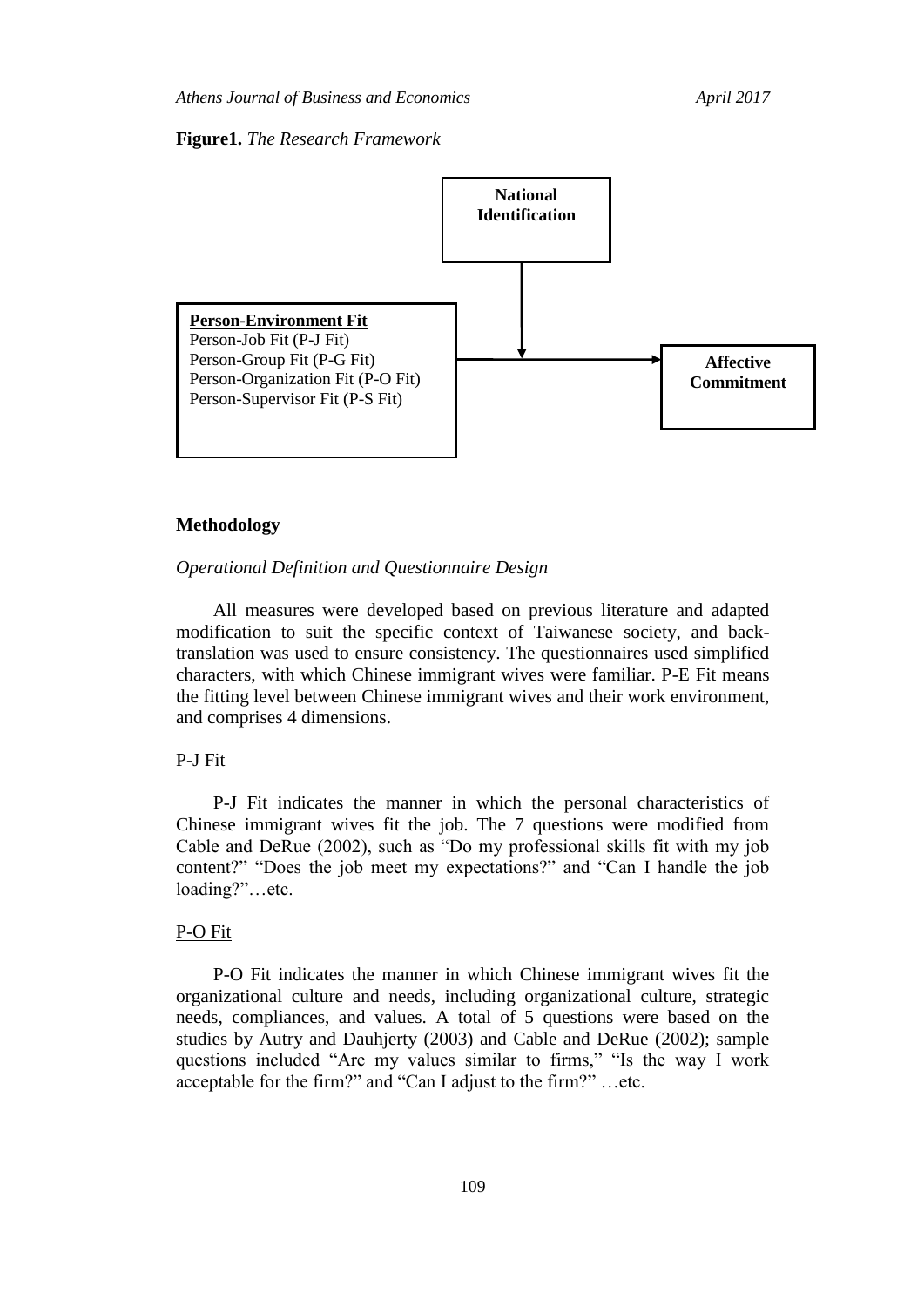## P-G Fit

P-G Fit indicates the manner in which Chinese immigrant wives fit their direct working groups. The 7 questions were modified from the questionnaire of job value by Wu, Lee, Liu, and Ou (1996). The sample questions were "Do I work closely with my colleagues?" "Do I communicate smoothly with colleagues?" and "Do I get along with my colleagues?" …etc.

## P-S Fit

P-S Fit indicates the manner in which Chinese immigrant wives fit their supervisors. Seven questions on supervisors' leading styles, individual traits, values, and preferences were based on Personal and Organization Fit by Cable and DeRue (2002). The sample questions were "Do my supervisors communicate smoothly with me?" "Is the supervisor capable of managing risks?" and "Does the supervisor have decision power?" …etc.

#### Affective Commitment

This study used the affective commitment from the questionnaire of organizational commitment by Meyer et al. (1993). The affective commitment reflected how they felt regarding belonging to the organization, their emotional commitment to the organization, and the level to which they were involved with firm-related affairs. The sample questions were "Do I own the firm's problem?" "Do I have a strong belongingness to the firm?" and "Am I willing to serve this company?" …etc.

#### Country Identification

Country identification referred to the level of recognition of Chinese immigrant wives toward their Taiwanese identity. This study developed a measurement by modifying the concepts of NATID by Keiller et al. (1996) and Keillor and Hult (1999), cultural factors by Huntington (1993), and the overall coverage of national identification by Chiang (1998). The measurement in this research comprised 3 dimensions: racial group identification, culture identification, and socio-political system identification. The measurement comprises 8 questions, with sample questions such as "Do I agree with Taiwanese political systems?" "Am I proud of being a Taiwanese?" and "Do I agree with Taiwanese social customs?" …etc.

#### Control Variables

The demographic factors (such as the staying duration in Taiwan, work experience, salaries, and the original country…etc.) created differentiation in P-E Fit, affective commitment, and national identification. Therefore, we treated them as control variables.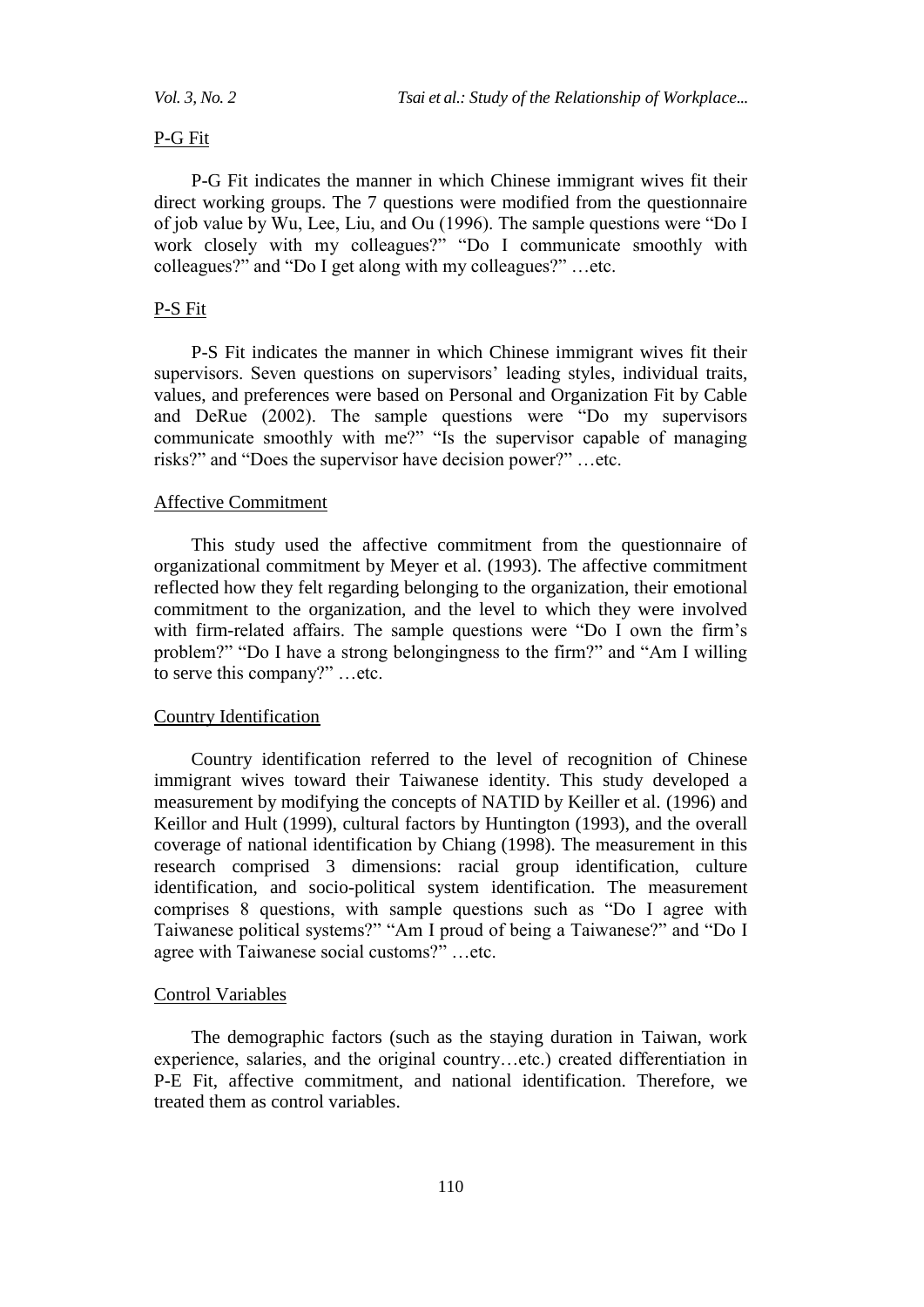#### *Sample and Data Collection*

We collected data from the following locations in 2011: Hsin-Yi District Bureau and Sung-Shan District Bureau in Taipei, Taipei Vocational Service Bureau, New Immigrant Association, Chinese Assistant and Help Association, Immigration Service Bureau (Kaohsiung Station) of Ministry of Internal Affairs, and Kaohsiung Immigrant Family Service Center. A total of 538 copies of questionnaires were dispatched after requesting the permission of Chinese immigrant wives. A total of 348 questionnaires were returned. After deducting 48 invalid questionnaires, the total number of effective questionnaires was 300. Most of the respondents were aged between 31 and 50 years old (66.6%); 76.66% were high school and university graduates, 36% lived in Taiwan between 4-6 years, 54% had work experience in Taiwan between 1-5 years, 66% had monthly income of approximately US\$ 600-\$ 1300, 68% had full-time jobs, and 55% worked in the service industry.

## **Findings/Results**

#### *Construct and Reliability Analysis*

This study conducted a factor analysis to gain the construct validity of the measurement tool. First, KMO and Barletts' Sphere test was conducted, followed by Principal Component Analysis, with an Eigen value greater than 1. Factor loading was applied to delete questions. This study followed the principal of minimal requirement suggested by Hair, Anderson, Tatham, and Black (2010) to delete questions. The original questions on the dependent variable of P-E Fit included 26 items. Throughout the first factor analysis, no questions were deleted with a total explanatory variation of 76.677%. After one factor analysis, no question items were deleted. The independent variable (the affective committed) had a total explanatory variation of 72.392%. After the first factor analysis, no questions were deleted in the moderating variable (national identity), with a total explanatory variation of 55.265. The reliability analysis of each variable is shown in Table 1. The overall Cronbach's  $\alpha$  was 0.7.

Since this is a self-report questionnaire, we therefore adopt Harman's onefactor test to examine the common method variance problem (CMV) which was argued by Podsakoff, et al.(2003). The accumulated variance is 33.02% which reach to the acceptable level.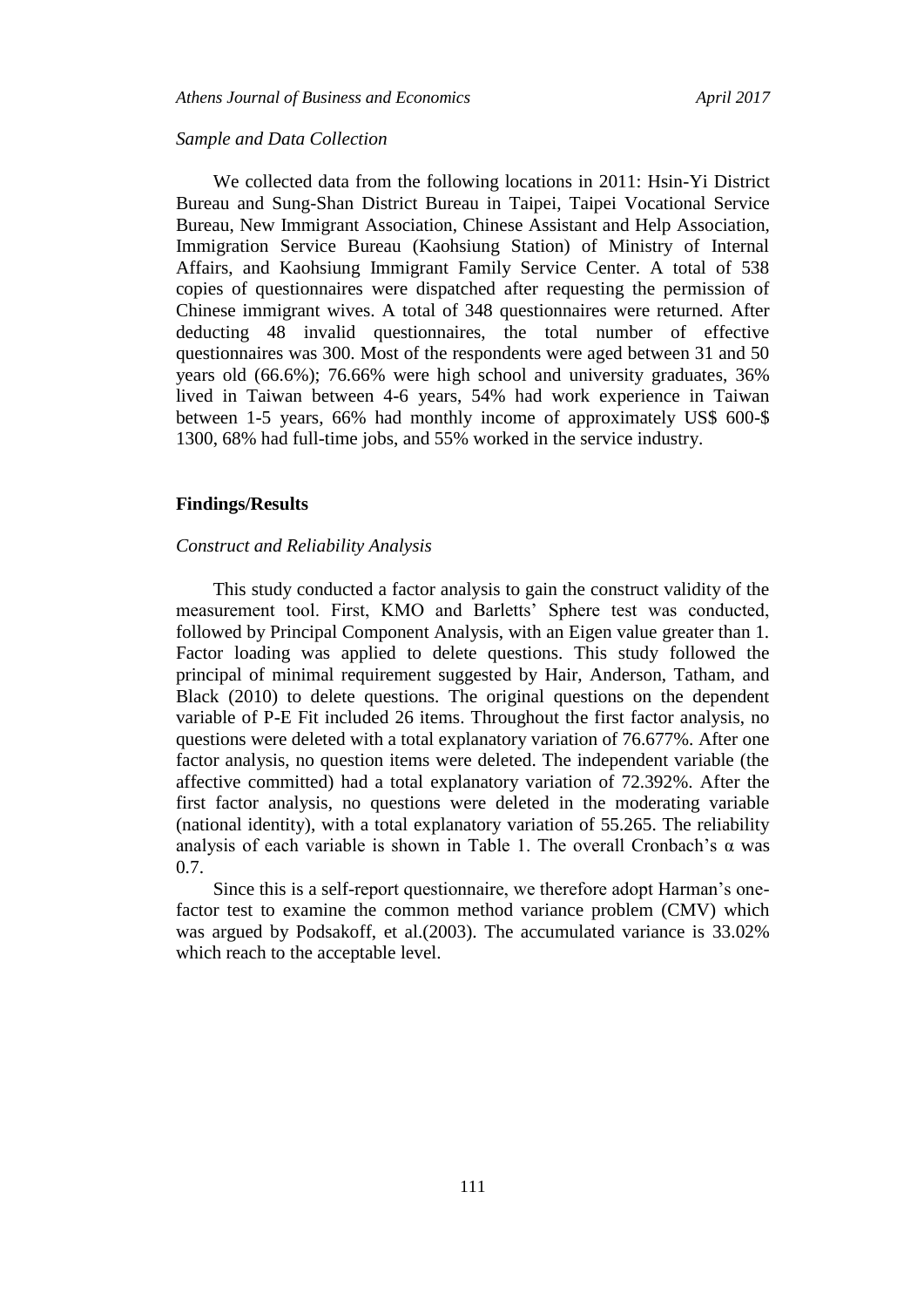|                                | Mean  | S.D  | P-G Fit  | P-S Fit  | P-J Fit  | P-O Fit  | National<br>ident. | Affective<br>comm. |
|--------------------------------|-------|------|----------|----------|----------|----------|--------------------|--------------------|
| P-G Fit                        | 3.382 | .821 | (.952)   |          |          |          |                    |                    |
| P-S Fit                        | 3.071 | .846 | $.334**$ | (.921)   |          |          |                    |                    |
| P-J Fit                        | 3.298 | .834 | $.382**$ | $.209**$ | (.918)   |          |                    |                    |
| P-O Fit                        | 3.299 | .765 | $.470**$ | $.316**$ | $.559**$ | (.922)   |                    |                    |
| National<br>identification     | 3.323 | .554 | $.359**$ | $.340**$ | $.244**$ | $.316**$ | (.879)             |                    |
| Affective<br>commitment<br>200 | 3.194 | .756 | .482**   | $.542**$ | $.380**$ | $.453**$ | .449**             | (.923)             |

|  |  |  |  |  | <b>Table1.</b> Descriptive Statistic, Correlation Analysis, and Reliability |
|--|--|--|--|--|-----------------------------------------------------------------------------|
|--|--|--|--|--|-----------------------------------------------------------------------------|

n=300

\* p<.05 \*\* p<.01 \*\*\* p<.001 ( ): Cronbach's  $\alpha$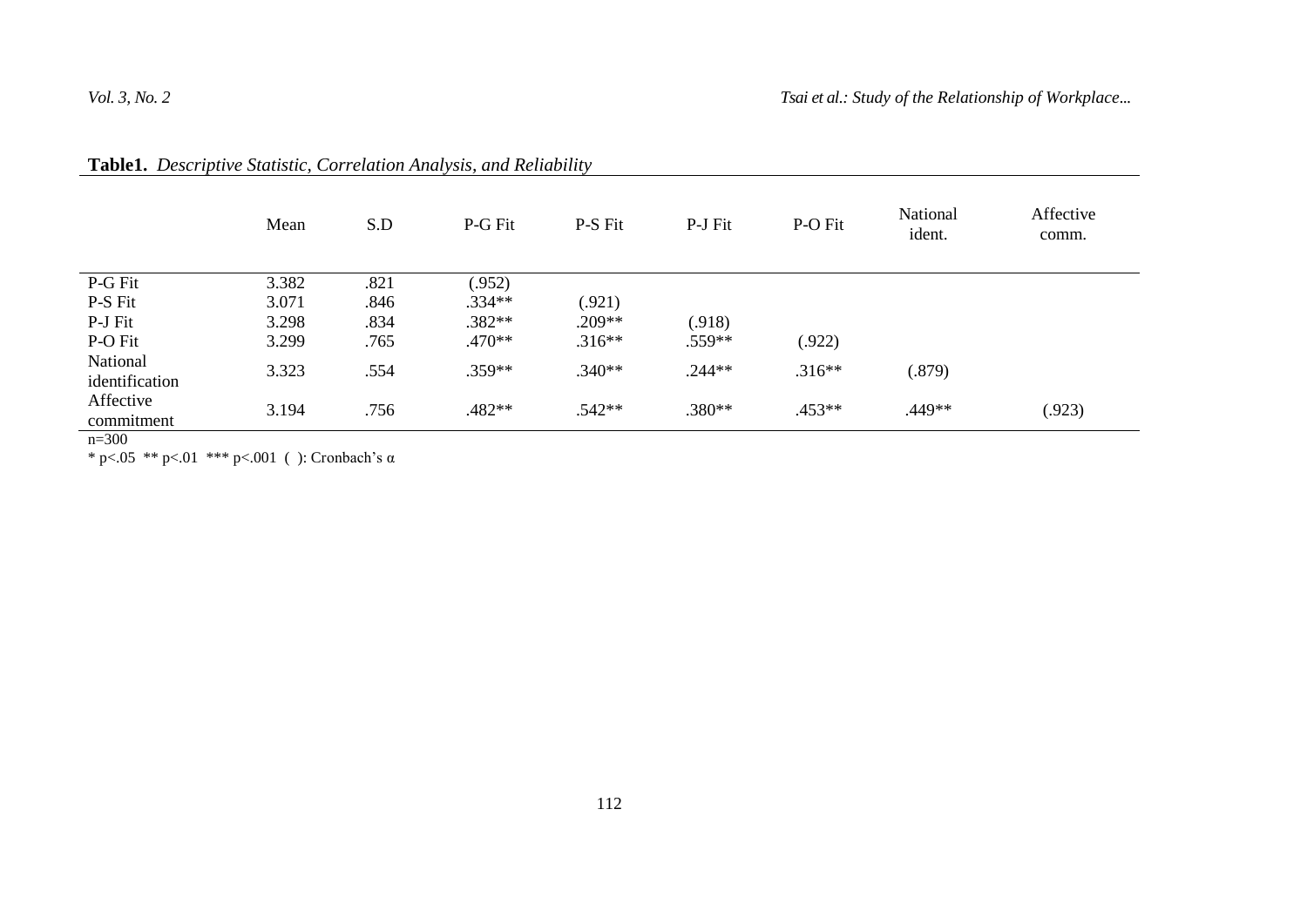#### *Descriptive and Correlation Analysis*

Table 1 shows the descriptive and correlation analysis of P-E Fit, affective commitment, and national identification. The descriptive analysis showed that the mean of P-G Fit reached the highest among all dimensions of P-E Fit; however, the standard deviation of P-S Fit reached the highest. We also conducted a Pearson Correlation to test the correlation levels among dependent variables, independent variables, and moderating variables. The results showed significant correlations among dependent, independent, and moderating variables. Table 1 shows the correlations.

#### *Variance Analysis*

The *Variance* analysis of demographic variables based on Chinese immigrant wives revealed that age has a significant Variance on national identification; the average monthly income has a significant Variance on P-O Fit, P-G Fit, P-D Fit, affective commitment, and national identification; job type has a significant Variance on P-G Fit. Consequently, the demographic variables with significant variations were treated as controlling variables.

#### *Regression Analysis and Hypotheses Testing*

After regression analysis, the influence of P-E Fit on affective commitment and the moderating effects on this relationship were determined, as shown in Table 2. Model 1 in Table 2 shows the influence of demographic variables (controlling variables) on affective commitment.

Model 2 in Table 2 shows that P-E Fit has a considerable influence on affective commitment. The analysis results (P value  $< .01$ , F change=43.793,  $R<sup>2</sup> = .470$ ) showed that the theory of P-E Fit can be applied to research on Chinese immigrant wives. The VIF (average of 1-10) revealed that the linear phenomena were in an acceptable range, which enabled us to treat them as individual and independent variables.

## Hypotheses 1: The Test on Principal Effects Commitment

Model 2 in Table 2 shows that P-E Fit has a considerable influence on affective commitment. Hypotheses 1 was backed up by  $\Delta R^2 = .47$  and a P-value smaller than .001. The results from the 4 sub-dimensions were as follows: P-Value of P-J Fit was smaller than .05 with β value of .132, which showed a significant influence; therefore, H1-1 was supported. P-Value of P-O Fit was greater than .05 with β value of .84, which showed no significant influence; therefore, H1-2 was not supported. P-Value of P-G Fit was smaller than 0.000 with β value of .291, which showed a significant influence; therefore, H1-3 was supported. P-value of P-S fit was smaller than .000 with β value of .421, which showed a significant influence; therefore, H1-4 was supported. The 4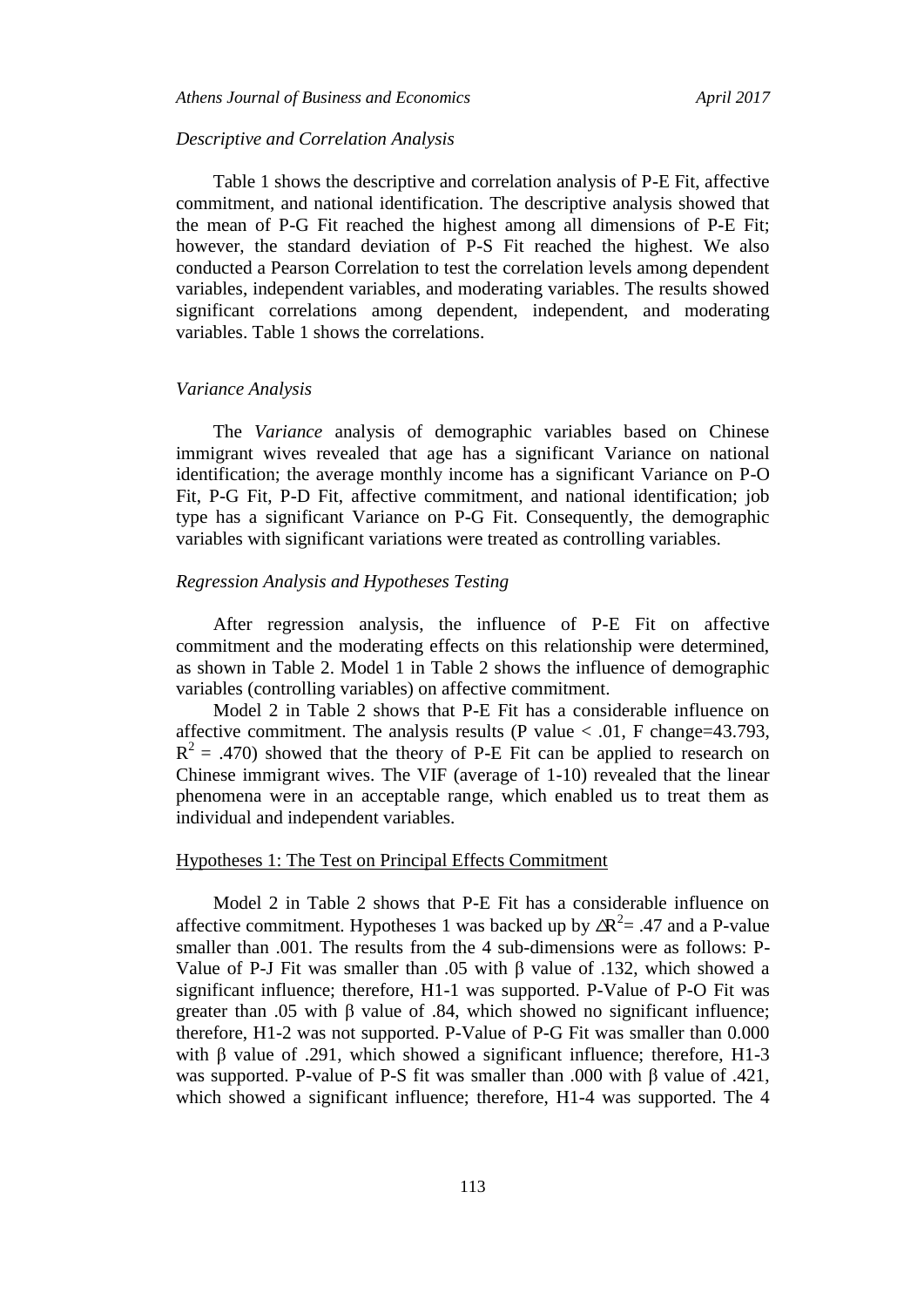sub-dimensions had positive effects on affective commitment; however, J-O Fit did not reach a significant level.

|                                        | Dependent variable: |            | affective commitment |            |                 |
|----------------------------------------|---------------------|------------|----------------------|------------|-----------------|
| Independent                            | Model 1             |            | Model 2              | Model 3    |                 |
| variable:                              | $\beta(p)$          | <b>VIP</b> | $\beta(p)$           | <b>VIP</b> | $\beta(p)$      |
| Age $a$                                | .045(.614)          | 1.656      | $-.077(.259)$        | 1.761      | $-.125(.054)$   |
| The duration                           |                     |            |                      |            |                 |
| staying in                             | $-.050(.596)$       | 1.843      | .039(.576)           | 1.875      | .083(.224)      |
| Taiwan <sup>a</sup>                    |                     |            |                      |            |                 |
| Work                                   | .000(.998)          | 1.772      | $-.050(.462)$        | 1.787      | $-.096(.145)$   |
| experience <sup>a</sup>                |                     | 1.464      |                      | 1.571      |                 |
| Industry type <sup>a</sup><br>Personal | .080(.339)          |            | $-.038(.552)$        |            | $-.067(.272)$   |
| income <sup>a</sup>                    | .016(.854)          | 1.509      | .068(.290)           | 1.563      | .115(.063)      |
| NI                                     | .449(.000)          | 1.053      |                      |            |                 |
|                                        | ***                 |            |                      |            |                 |
| P-J Fit                                |                     |            | $.132(.044)*$        | 1.626      | .342(.335)      |
| P-O Fit                                |                     |            | .084(.204)           | 1.763      | .271(.460)      |
| P-G Fit                                |                     |            | $.291(.000)$ ***     | 1.446      | .246(.477)      |
| P-S Fit                                |                     |            | $.421(.000)***$      | 1.195      | $-.592(.066)$   |
| $P-J$ Fit $\times NI$                  |                     |            |                      |            | $-.317(.516)$   |
| P-O Fit×NI                             |                     |            |                      |            | $-.335(.525)$   |
| P-G Fit×NI                             |                     |            |                      |            | $-.033(.947)$   |
| P-S Fit×NI                             |                     |            |                      |            | $1.351(.003)**$ |
| $R^2$                                  | .010                |            | .470                 |            | .544            |
| (Adjusted $R^2$ )                      | $-0.014$            |            | .446                 |            | .514            |
| $\Delta R^2$                           | .010                |            | .460                 |            | .074            |
| F change                               | .422                |            | 43.797               |            | 8.035           |
| Sig F change                           | .833                |            | .000                 |            | .000            |

**Table2.** *The Regression Analysis* 

 $n=300$ 

\* p<.05 \*\* p<.01 \*\*\* p<.001  $\degree$  : treated as dummy variables

## Hypotheses 2: The Test on Interactive Effects

Model 3 in Table 2 shows that national identification of Chinese immigrant wives strengthen the effect of P-E Fit on affective commitment ( $R^2$ = .544. P-Value smaller than .001); therefore, H2 was supported. For subdimensions, the interactive effect between P-J Fit and national identification (P-J Fit  $\times$  N1) was insignificant (P-Value greater than .05 with  $\beta$  value of -.317); therefore, H2-1 was unsupported. The interactive effect between P-O Fit and national identification (P-O Fit  $\times$  NI) was insignificant (P-Value greater than 0.05 with β value of -.335); therefore, H2-2 was unsupported. The interactive effect between P-G Fit and national identification (P-G Fit x N1) was insignificant (P-value greater than .05 with  $\beta$  value of -.033); therefore, H 2-3 was unsupported. The interactive effect between P-S Fit and national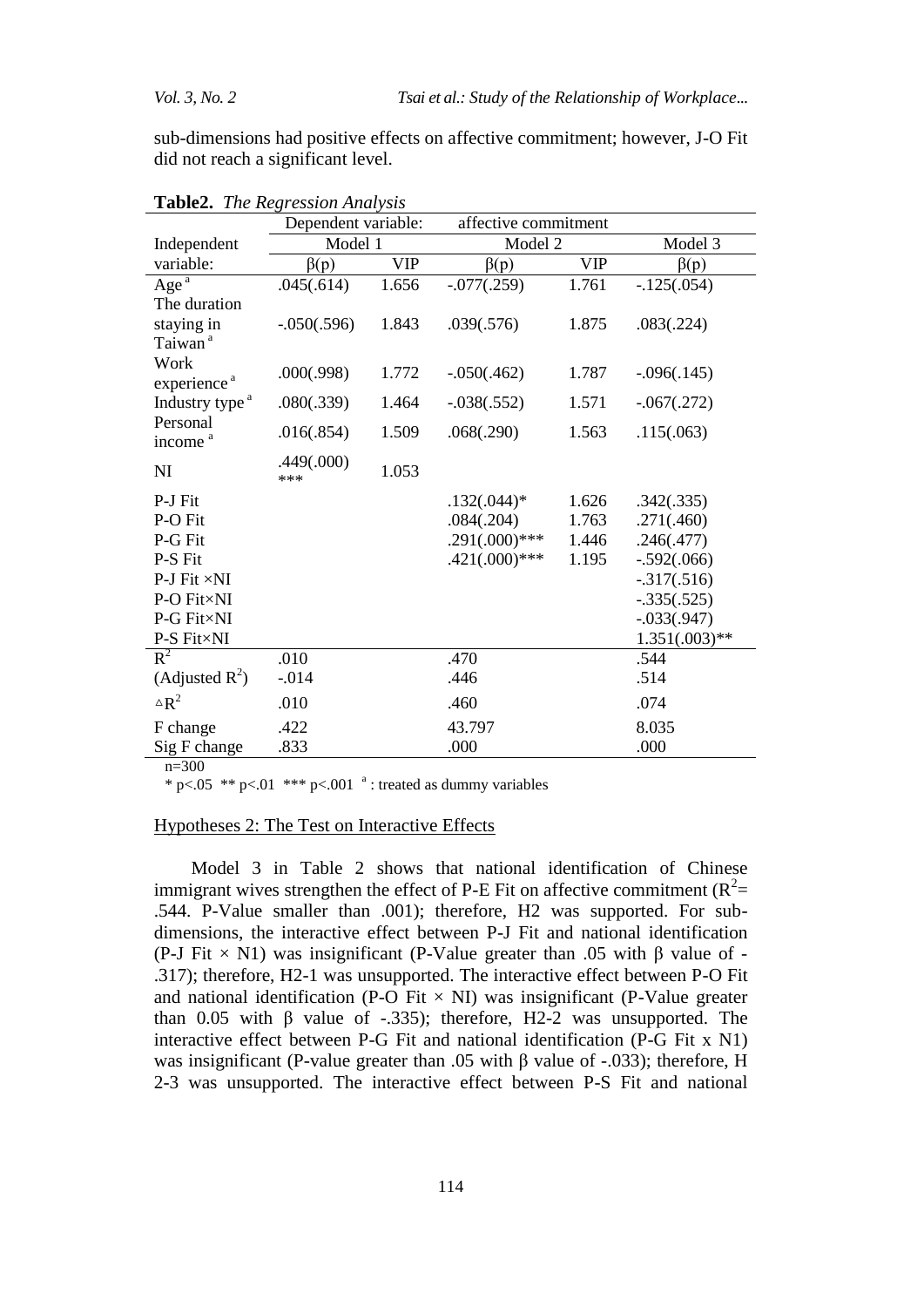identification (P Value smaller than .01 with β value of 1.351) was significant; therefore, H2-4 was supported.

Overall, P-E Fit can enhance the affective commitment of Chinese immigrant wives considerably, which is consistent with the propositions on P-E Fit in related literature (Harris and Mossholder, 1996; Kristof-Brown, 1996). Three of the 4 sub-dimensions, P-J Fit, P-G Fit, and P-S Fit, exhibited significant effects, which is consistent with current research on P-J, P-G and P-S Fit (e.g. Adkins et al., 1996; Tinsley, 2000; Chuang and Lin, 2005). P-O fit was insignificant; however, this result is consistent with the empirical research from Chuang and Lin (2005) in that the P-E Fit aspect may not have the same effect on a specific work attitude. P-O Fit may not have such a direct influence on them as P-J, P-G, and P-S Fit. Similarly, national identification significantly moderates the effect of P-E Fit on the affective commitment (Chiang, 1998; Keillor and Hult, 1999). However among sub-dimensions of P-E Fit, National identification only increases the influence of their P-S Fit on affective commitment considerably, because those who have stronger belongingness and commitment tend to agree with the leadership of Taiwanese supervisors. When their value matches that of their supervisors, the affective commitment tends to increase. This finding is consistent with a number of studies on J-S Fit (Meglino et al., 1989; Tsui and O'Reilly, 1989). A possible explanation for national identity having a negative effect on P-J Fit, P-O Fit, and P-G Fit is their disagreement on Taiwanese racial groups, social and cultural systems.

Figure 2 shows that national identification increases the P-E Fit of Chinese immigrant wives on affective commitment. Chinese immigrant wives with high national identity exhibited a more significant effect of PE Fit on affective commitment, which is greater compared to those with low national identification (β value .765> .478). Those who have higher national identification are more assured about their belongingness and agree more on Taiwanese value; consequently, they experience a superior fit into the environment and have enhanced affective commitment. By contrast, those with lower national identification are more sensitive to the differences in racial groups and cultural and socio-political systems, which hinder their adjustment; therefore, their affective commitment tends to be lower.

The effect of national identification on the 4 sub-dimensions within P-E Fit shows a significant moderating effect. The interactive analysis in Figure 3 shows that Chinese immigrant wives with higher national identity have a significant effect of P-E Fit on affective commitment compared with those with lower national identification (β value .697> .552). The results show that, when P-S Fit is high, supervisors and subordinates can work toward consistent goals, have smoother communication, and eventually reach feasible outcomes. Those with higher national identification can accept their supervisors' value management; therefore, mutual trust, expected performance, and affective commitment increase. However, the results showed decreasing effects on P-J Fit, P-G Fit, and P-O Fit. The finding shows that they may feel that they are being treated unfairly at work, such as different pay (Wu, 2004; Chen, 2007) or social exclusion (Cheng, 2010).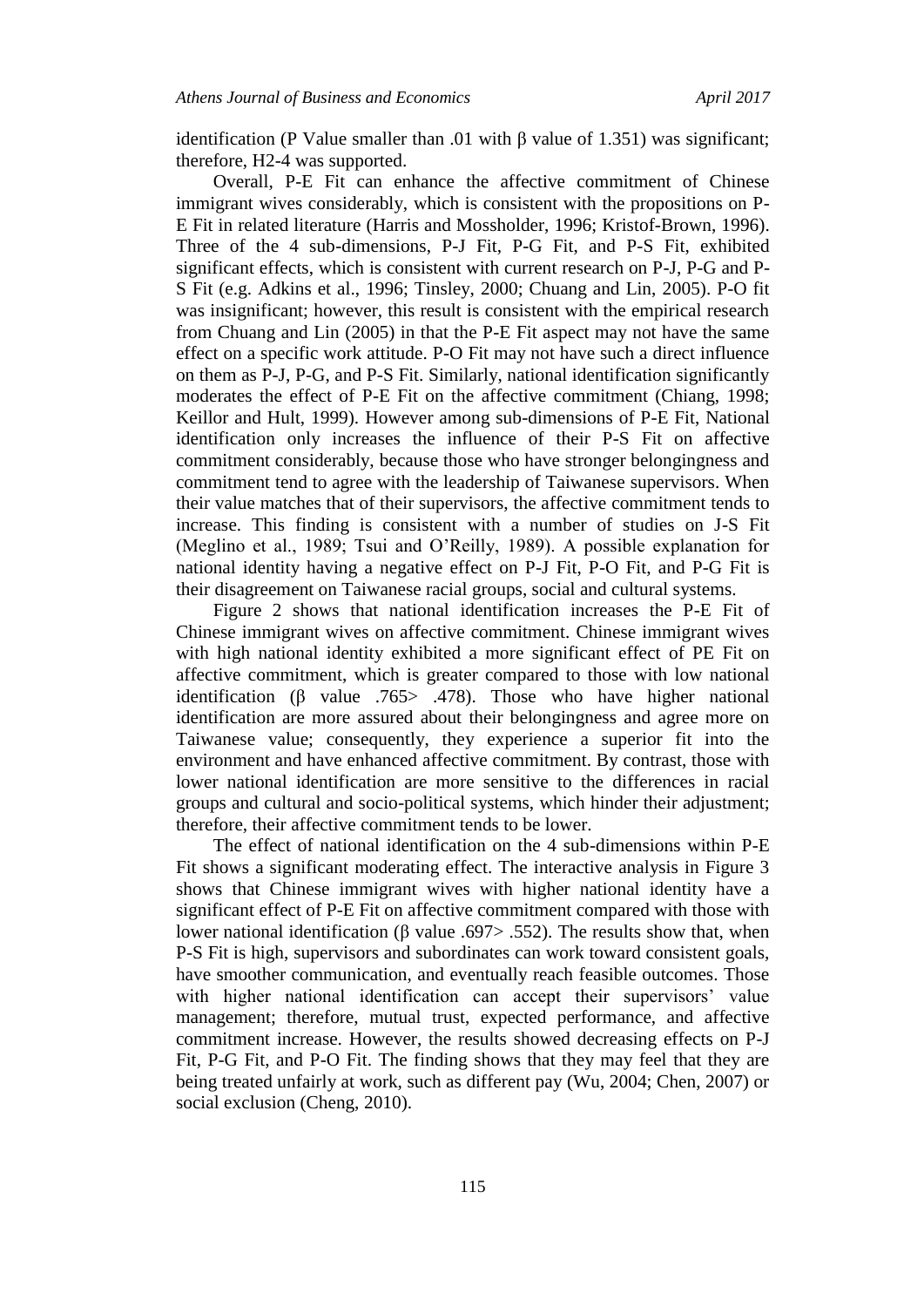



**Figure 3.** *The Interaction between Person-Supervisor Fit*



Note: High NI is for those whose NI higher than mean +1 standard deviation; Low NI is for those whose NI lower than mean - 1 standard deviation;

## **Conclusion**

The results indicated that the P-E fit of Chinese immigrant wives influence their affective commitment considerably. Among the sub-dimensions of P-E fit, P-O Fit, P-J Fit, P-G Fit, and P-S Fit have considerable effects on affective commitment. Chinese immigrant wives with higher national identification experience an enhanced effect of P-E Fit on their affective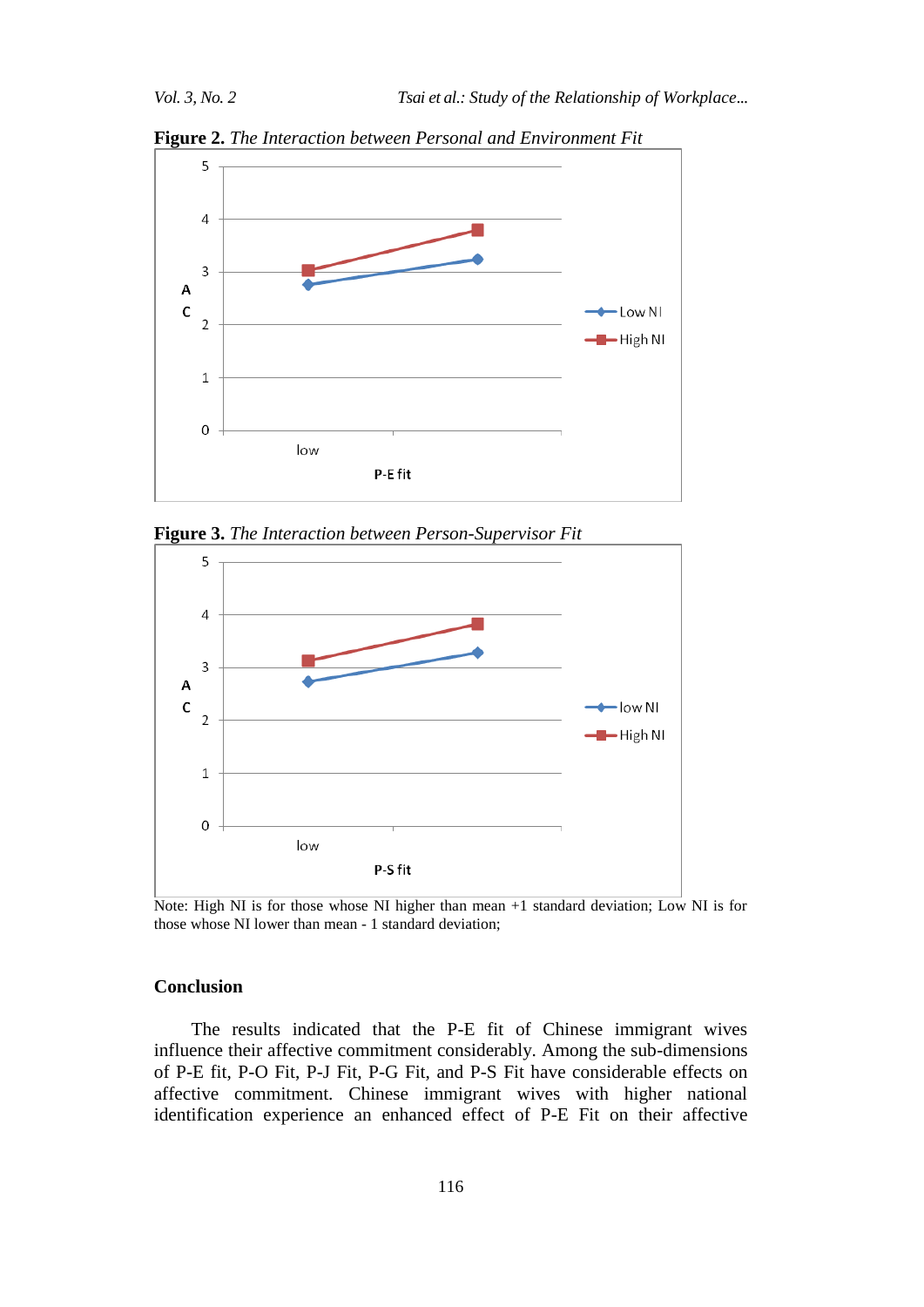commitment. However, among the four sub-dimensions of P-E Fit, national identification increases the effect of P-S Fit on affective commitment; however, it reduces the effect of P-J Fit, P-G Fit, and P-O Fit.

## **Implications**

Firms must manage foreign immigrant wives to enhance the variety of human resources and pay attention to their work place fit; for example, assigning suitable jobs, providing appropriate training and consultation, and reasonable performance evaluations. National identification is also a considerable problem. The results show that, after adding the variable of national identification, a number of respondents exhibited a negative effect on P-E Fit (e.g., P-J Fit, P-O Fit, and P-G Fit). It implies that these Chinese immigrant wives felt that they were treated unfairly at their workplaces.

Because of the substantial influence of P-J Fit, P-G Fit, and P-S Fit on affective commitment, firms must assign suitable tasks for Chinese immigrant wives and maintain trustful relationships with them. A possible reason for which their P-O Fit showed no significant effect on affective commitment is their lack of work experience and connection to the culture and value of their firms. Therefore, firms must offer training education courses and team activities to enhance mutual understanding.

Additionally, P-J, P-O, and P-G originally have a positive influence on affective commitment; however, it had become a negative effect after considering national identification. The possible reason could be that they identified this nation but did not obtain equal treatment from their group and organization. This suggests that firms must evaluate their HRM practices and avoid the deed of equal work-unequal pay or unfair job assignment.

## **Academic Implications and Suggestions**

P-E Fit and organizational commitment have considerable explanatory and predictable capabilities on the manner in which immigrant wives fit in at their workplaces. In addition, they have referral values on the HRM practices of employing immigrant workers. A number of findings were obtained after adding the variable of national identification. It implies that future research on the PE Fit of immigrant wives and HRM practices must focus on a number of mediating or moderating variables.

Most of the samples were obtained from Taipei and Kaohsiung, which may constrain the generalization capability. Future research can include areas other than metropolitan cities. Additionally, several Vietnamese and Indonesian immigrant wives reside in Taiwan. They experience another problem, that is, language barrier. Further insight and results can be obtained if they are included in future studies. It is also advisable to compare Taiwan with countries that have numerous immigrant wives. Furthermore, when future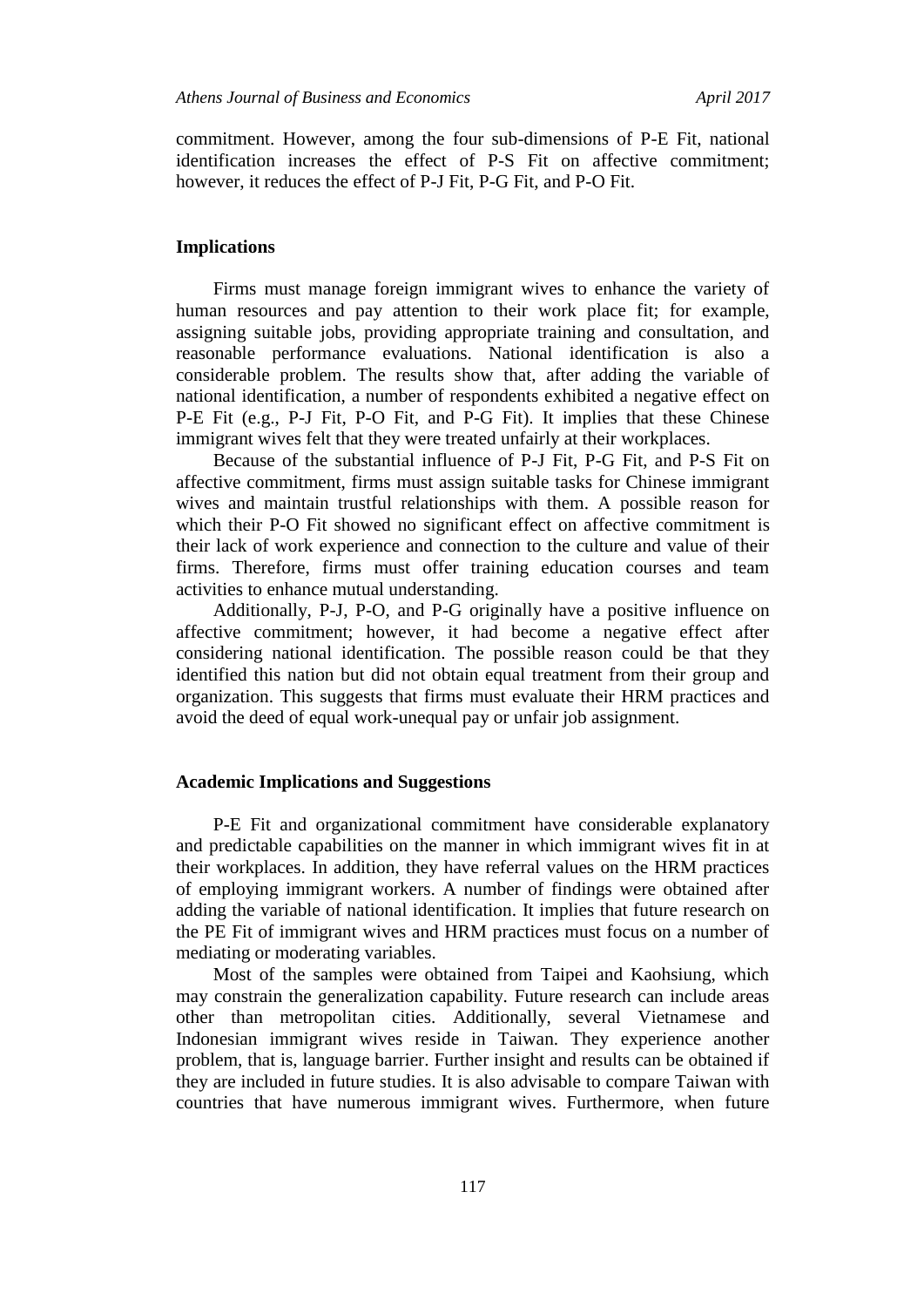studies explore P-E Fit and affective commitment, other moderating effects (e.g., the locus of control, self-efficacy, and leadership) can be examined to expand the depth and width of the research.

## **Acknowledgements**

We would like to express our sincere gratitude to H. I. Tsai, C. A. Lin, C.M. Lien and C. H. Wang for their contribution in collecting sample data.

#### **Reference**

- Adkins, CL, Ravlin, EC and Meglino, BM (1996) Value congruence between coworkers and its relationship to work outcomes. *Group and Organization Management* 21(4):439-460.
- Allen, NJ, and Meyer, JP (1991) A three-component conceptualization of organizational commitment. *Human Resource Management Review* 1:61–98.
- Autry, CW, and Daugherty, PJ (2003) Warehouse operations employees: Linking person-organization fit, job satisfaction, and coping responses. *Journal of Business Logistics* 24: 171-197.
- Bretz, RD, and Judge, TA (1994) Person–organization fit and the theory of work adjustment: Implications for satisfaction, tenure, and career success. *Journal of Vocational Behavior* 44: 32-54.
- Cable, DM, and Judge, TA (1996) Person organization fit, job choice decisions, and organizational entry. *Organizational Behavior and Human Decision Processes*  67: 294-311.
- Cable, DM, and DeRue, DS (2002) The convergent and discriminate validity of subjective fit perceptions. *Journal of Applied Psychology* 87(5): 875-884.
- Caldwell, DF, and O'Reilly, CA (1990) Measuring person-job fit with a profilecomparison process. *Journal of Applied Psychology* 75(6): 648-657.
- Carmeli, A (2005) Perceived external prestige, affective commitment, and citizenship behaviors. *Organization Studies* 26(3): 443–464.
- Chatman, JA (1991) Matching people and organizations: Selection and socialization in public accounting firms. *Administrative Science Quarterly* 36: 459-484.
- Chen, MS (1998) *Research on the influence of employee's personality and QWL on work attitude and job performance in retail industry* (Unpublished doctoral dissertation). University of National Sun Yat-sen, Kaohsiung, Taiwan.
- Cheng, CY (2010) *The effectiveness evaluation of training programs to immigrant spouses* (Unpublished investigation report). Taiwan Research and Development Center of Labor Education.
- Chu, PL (2005) *A research on the managerial problems of foreign workers and immigrant spouses.* Foundation of National Policies and Research 094-003.
- Chu, ZZ, and Liu, CJ (2005) *An exploration on Chinese immigrant wives' identification in Taiwan.* Community Development Quarterly 112: 179-196.
- Chuang, AC, and Lin, HY (2005)An investigation of the effect of person-environment fit on work attitudes and behaviors. *Taiwan Academy of Management Journal* 5(1): 123-148.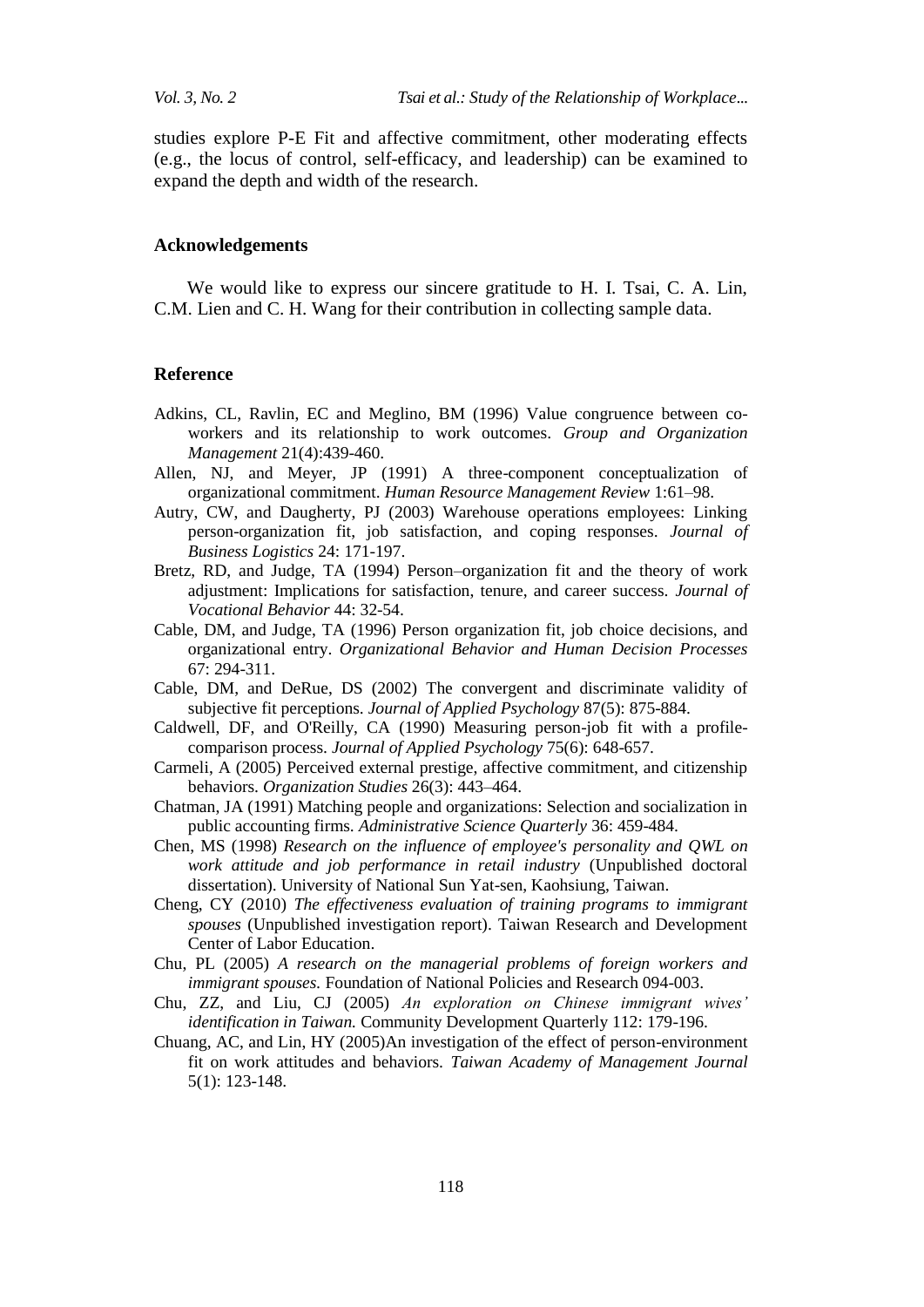- Coleman, DF, Irving, GP, and Cooper, CL (1999) Another look at the locus of control organizational commitment relationship: It depends on the form of commitment. *Journal of Organizational Behavior* 20: 995-1001.
- Cox, TH, and Blake, S (1991) Managing cultural diversity: Implications for organizational competitiveness. *Academy of Management Executive* 5: 45-56.
- Driskell, JE, Hogan, R, and Salas, E (1987) Personality and group performance. In C. Hendrick (Eds.), *Personality and Social Psychology Review* 91-112. Beverly Hills, CA: Sage.
- Edwards, JR (1991) Person-job fit: A conceptual integration, literature review, and methodological critique. In CL Cooper and IT Robertson (Eds.), *International review of industrial and organizational psychology* 283-357. New York: John Wiley and Sons.
- Furnham, A (1994) *Personality at work.* London: Routledge.
- Hackman, JR, and Morris, CG (1975) Group tasks, group interaction process, and group performance effectiveness: A review and proposed integration. In L. Berkowitz (Eds.), *Advances in experimental social psychology* 45-99. New York: Academic Press.
- Hair, JF Jr., Black, WC, Babin, BJ, and Anderson, RE (2010) *Multivariate Data Analysis*, 7th (Ed.), Upper Saddle River, NJ: Prentice Hall.
- Harris, SG, and Mossholder, KW (1996) The affective implications of perceived congruence with culture dimensions during organizational transformation. *Journal of Management* 22: 527-547.
- Haythorn, WW (1968) The composition of groups: A review of the literature. *Acta Psychological* 28:97-128.
- He, G, and Guo,Y (2000) *Nationalism, national identity and democratization in China.* Hampshire, England: Ashgate.
- Herndon, NC, Fraedrich, JP, and Yeh, QJ (2001) An investigation of moral values and the ethical content of the corporate culture: Taiwanese versus U.S. sales people. *Journal of Business Ethics* 30(1):73-85.
- Hoerr, J (1989) The payoff from teamwork, *Business Week, July 10* 56-62.
- Holland, JL (1985) *Making vocational choices: A theory of vocational personalities and work Environments.* Princeton, NJ: Prentice Hall Inc.
- Hollenbeck, JR (1989) Control theory and the perception of work environments: The effects of focus of attention on affective and behavioral reactions to work. *Organizational Behavior and Human Decision Process* 43: 406-430.
- Huntington, SP (1993) The clash of civilizations. *Foreign Affairs* 72(3): 22-49.
- Jackson, SE (1992) Team composition in organizational settings: Issues in managing an increasingly diverse workforce. In S. Worchel, W. Wood, and JA Simpson (Eds), *Group Process and Productivity* 136-180. Newbury Park, CA: Sage.
- Jiang, I-Hua (1998) Racial justice and national identification. The Conference on Racial Justice and Security of Human Right. Taipei, The Incidence of 228 Memorial Foundation.
- Judge, TA, and Ferris, GR (1992) The elusive criterion of fit in human resource staffing decisions. *Human Resource Planning*15(4): 47-67.
- Judge, TA and Bono, JE (2001) Relationship of Core self-Evaluation Traits- Self-Esteem, Generalized Self-Efficacy, Locus of Control and Emotional Stabilitywith Job Satisfaction and Job Performance: A Meta-Analysis, *Journal of Applied Psychology* 86(1): 80-92.
- Keillor, BD, and Hult, GTM (1999)A five-country study of national identity: Implications for international research and practice. *International Marketing Review* 16(1): 65-82.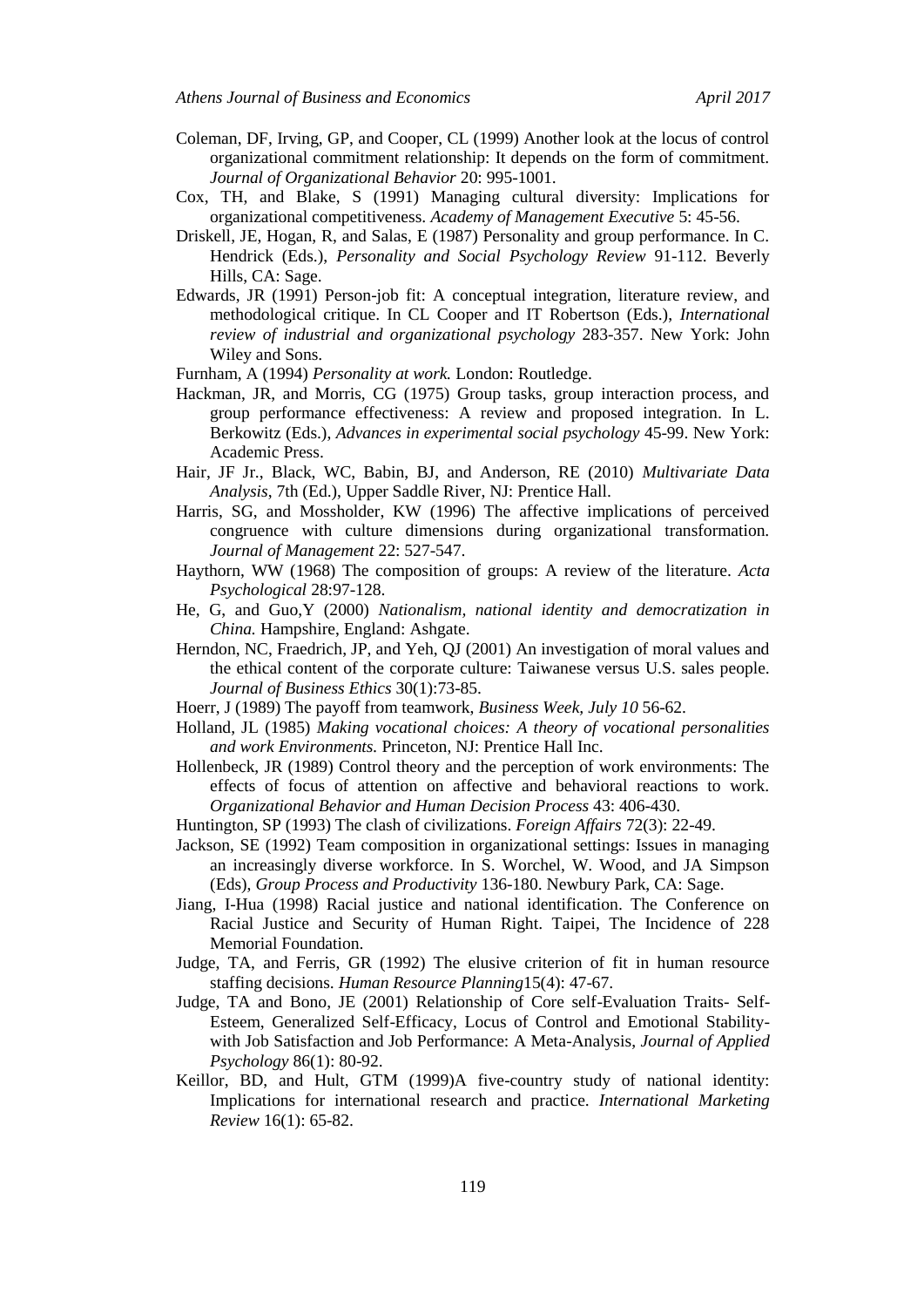- Keillor, BD, Hult, GTM, Erffmeyer, RC, and Babakus, E (1996) NATID: The development and application of a national identity measure for use in international marketing. *Journal of International Marketing* 4(2):57-73.
- Kinicki, AJ, and Vecchio, RP (1994) Influences on the quality of supervisorsubordinate relations: The role of time-pressure, organizational commitment, and locus of control. *Journal of Organizational Behavior* 15:75-82.
- Klimoski, RJ, and Jones, RG (1995) Staffing for effective group decision making: Key issues in matching people and teams? In R. Guzzo & E. Salas (Eds.), *Team effectiveness and decision making in organizations* 291-332. San Francisco: Jossey-Bass.
- Kristof-Brown, AL (1996) Person-organization fit: An integrative review of its conceptualizations, measurement, and implications. *Personnel Psychology* 49:1-49.
- Kristof-Brown, AL, and Stevens, CK (2001) Goal congruence in project teams: Does the fit between members' personal mastery and performance goals matter? *Journal of Applied Psychology* 86:1083-1095.
- Kristof-Brown, AL, Zimmerman, RD and Johnson, EC (2005) Consequences of individuals' fit at work: A meta-analysis of person-job, person-organization, person-group, and person-supervisor fit. *Personnel Psychology* 58:281–342.
- Lee, WL (1998) *The Effect of an Internal Job Change System and Personal Characteristics on Transferees' Person-Environment Fit in the process of Organizational Change.* A Master Degree Dissertation of Graduate Institute of Human Resource Management, National Central University.
- Luthans, F, Baack, D, and Tayolr, L (1987) Organizational commitment: Analysis of antecedents. *Human Relations* 40(4): 219-236.
- McIntyre, N, Srivastava, A and Fuller, JA (2009) The Relationship of Locus of Control and Motives with Psychological Ownership in Organizations. *Journal of Managerial* 21(3):383-401.
- Meglino, BM, and Ravlin, EC, and Adkins, CL (1989) A work values approach to corporate culture: A field test of the value congruence process and its relationship to individual outcomes. *Journal of Applied Psychology* 74:424-432.
- Meyer, JP, and Allen, NJ (1990) A three-component conceptualization of organizational commitment. *Human Resource Management Review* 1: 61-98.
- Meyer, JP, Allen, NJ, and Smith, CA (1993) Commitment to organizations and occupations: Extension and test of the three-component conceptualization. *Journal of Applied Psychology* 78: 538-551.
- Millward, LJ, and Brewerton, PM (2002) Psychological contracts: Employee relations for the twenty-first century? *International Review of Industrial and Organizational Psychology* 15: 1-61.
- Mohamed, F, Taylor, GS, and Hassan (2006) Affective commitment and intent to quit: the impact of work and non-work related issues. *Journal of Managerial Issues* 18(4):512-529.
- Mowday, RT and Poter, LW, and Steers, RM (1982) *Employee –Organization Linkages.* New York: Academic Press.
- Ng, TWH, Sorensen, K L and Eby, LT (2006) Locus of control at work: a metaanalysis. *Journal of Organizational Behavior* 27: 1057-1087.
- Namini, S; Appel, C; Jürgensen, R and Murken, S (2010) How is well-being related to membership in new religious movements? An application of person–environment fit theory. *Applied Psychology* 59(2):181-201.
- Podsakoff, PM, MacKenzie, SB, Lee, JY and Podsakoff, NP (2003) Common Method Biases in Behavioral Research: A Critical Review of the Literature and Recommende Remedies. *Journal of Applied Psychology* 879-903.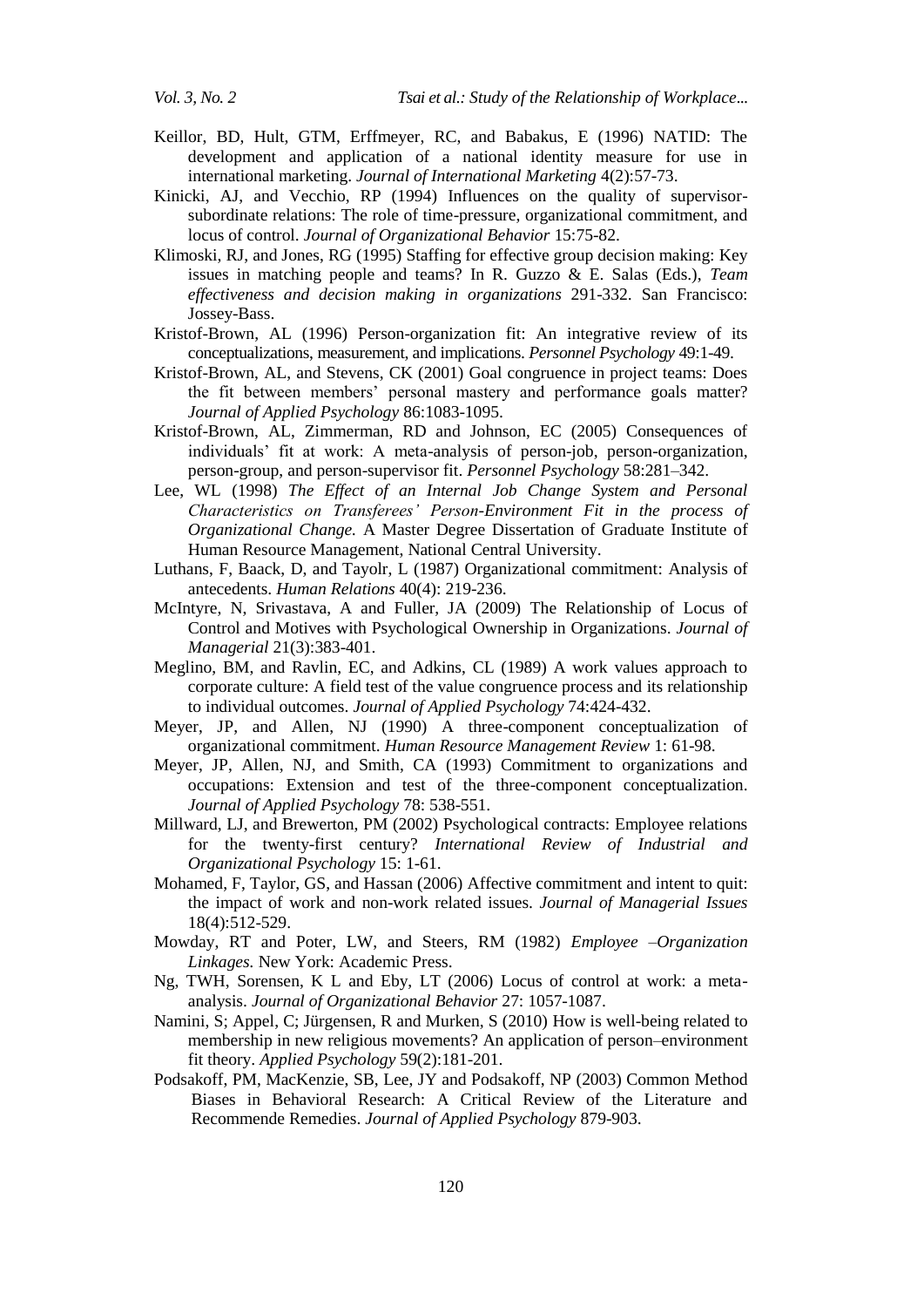- Posner, BZ, Kouzes, JM, and Schmidt WH (1985) Shared values make a difference: An empirical test of corporate culture. *Human Resource Management* 24: 293- 309.
- Ravlin, EC, and Meglino, BM (1987) Effect of values on perception and decision making: A study of alternative work value measures. *Journal of Applied Psychology* 72: 666-673.
- Rotter, J (1954) *Social learning and clinical psychology.* Englewood Cliffs, NJ: Prentice Hall.
- Rotter, JB (1966) Eneralized expectancies for internal versus external control of reinforcement. *Psychological Monographs* 80: 1-27.
- Saks, AM, and Ashforth, BE (1997) A longitudinal investigation of the relationships between job information sources, applicant perceptions of fit, and work outcomes. *Personnel Psychology* 50: 395-426.
- Schneider, B (1987) The people make the place. *Personnel Psychology* 40: 437-453.
- Schyns, B, and Collani, GV (2002) A new occupational self-efficacy scale and its relation to personality constructs and organizational variables. *European Journal of Work & Organizational Psychology* 11(2): 219-241.
- Shaw, ME (1981) *Group dynamics: The psychology of small group behavior* (3<sup>rd</sup> ed.). New York: McGraw-Hill.
- Singh, V, and Point, S (2004) [Strategic responses by European companies to the](http://www.sciencedirect.com/science?_ob=ArticleURL&_udi=B6V6K-4CX6WKW-1&_user=10&_coverDate=08%2F31%2F2004&_rdoc=1&_fmt=high&_orig=browse&_cdi=5817&_sort=d&_docanchor=&view=c&_ct=1&_refLink=Y&_acct=C000050221&_version=1&_urlVersion=0&_userid=10&md5=a33e323166e59c62df6f7425702bbacd)  [diversity challenge: An Online Comparison.](http://www.sciencedirect.com/science?_ob=ArticleURL&_udi=B6V6K-4CX6WKW-1&_user=10&_coverDate=08%2F31%2F2004&_rdoc=1&_fmt=high&_orig=browse&_cdi=5817&_sort=d&_docanchor=&view=c&_ct=1&_refLink=Y&_acct=C000050221&_version=1&_urlVersion=0&_userid=10&md5=a33e323166e59c62df6f7425702bbacd) *Long Range Planning* 37(4): 295-318.
- Smith, AD (1991) *National Identity.* London: Penguine Books.
- Spector, PE (1988) Development of the work locus of control scale. *Journal of Occupational Psychology* 61: 335-340.
- Tinsley, HEA (2000) The congruence myth: An analysis of the efficacy of the person– environment fit model. *Journal of Vocational Behavior* 56: 147-179.
- Tsui, AS, and O'Reilly, CA (1989) Beyond simple demographic affects: The importance of relational demography in superior-subordinate dyads. *Academy of Management Journal* 32: 402-423.
- Vandenberghe, C, Bentein, K, and Stinglhamber, F (2004) Affective commitment to the organization, supervisor, and work group: Antecedents and outcomes. *[Journal of Vocational Behavior](http://www.sciencedirect.com/science/journal/00018791)* 64(1):47-71.
- Wang, Q, Bowling, N, and Eschleman, K (2010) A meta-analytic examination of work and general locus of control. *Journal of Applied Psychology* 95(4): 761-768.
- Weigand, RA (2007) Organizational diversity, profits and returns in US firms. *Problems and Perspectives in Management* 5(3): 69–83.
- Weiss, HM (1978) Social learning of work values in organizations. *Journal of Applied Psychology* 63: 711–718.
- Weldon, E and Weingart, LR (1993) Group goals and group performance. *British Journal of Social Psychology* 32: 307-334.
- Wu, SC (2004) From the perspective of ecological system and related research to explore Southern Asian immigrant wives' education environment and experiences on developmental delayed children. *Community Development Quarterly* 105: 159–175.
- Wu, TS, Lee, KC, Liu, YS, and Ou, HM (1996) A research on the modifications of job value questionnaires. Taipei. Youth Consultation Commission, Execution Yuan of R.O.C.
- Young, AM, and Hurlic, D (2007) Gender enactment at work: The importance of gender and gender-related behavior to person-organizational fit and career decisions. *Journal of Managerial Psychology* 22(2): 168–187.